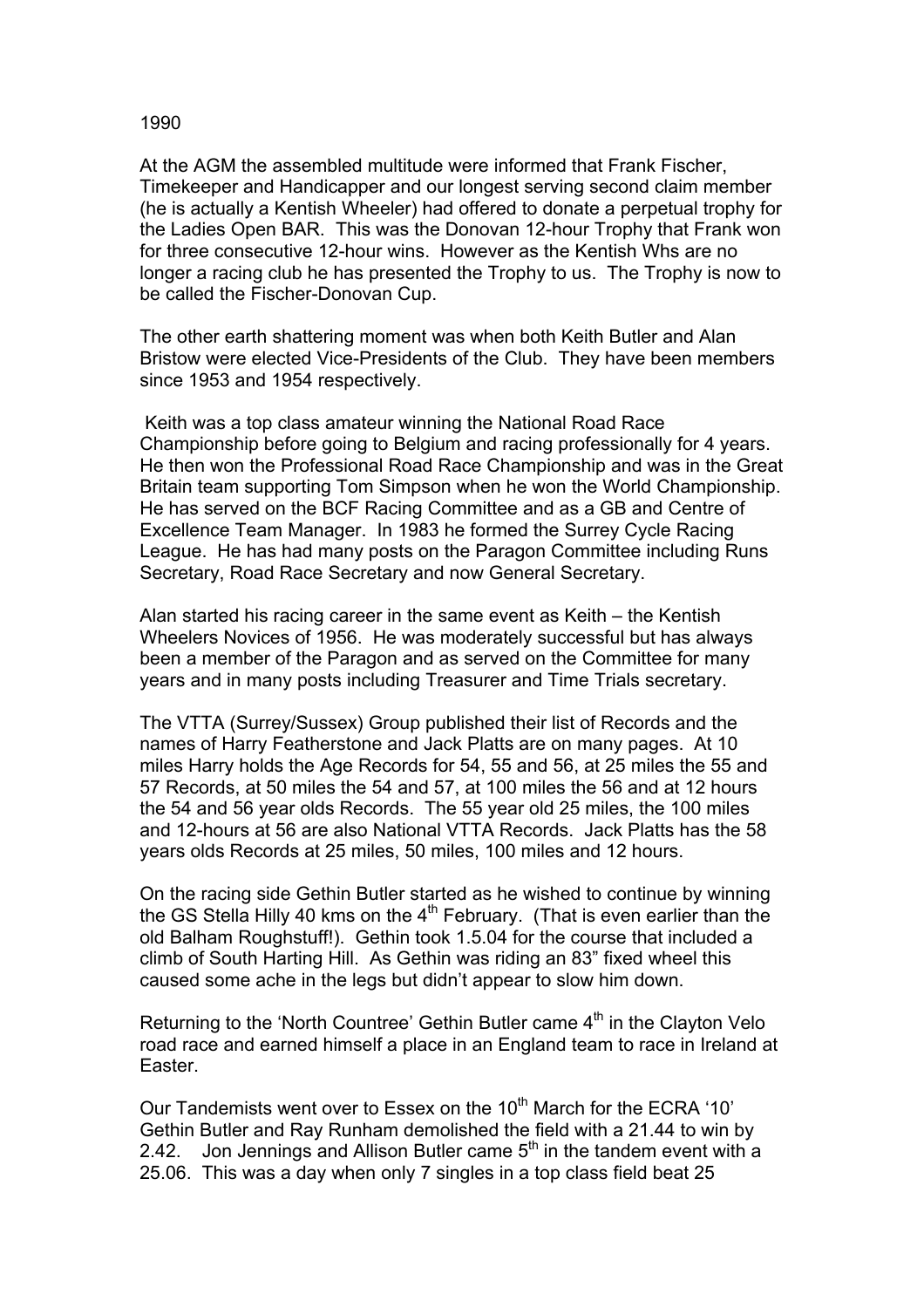minutes for the 10 miles and the organiser had to apologise on the Result sheet for the wind! The following day Gethin Butler rode the Croydon & District Hardriders event and, once again, demolished the field with a course record of 1.3.54. P Bull (Gemini) came  $2^{nd}$  in 1.7.25. Kate Haynes went round in 1.22.53 and Dave Woods 1.27.02 but he was not well at the time. The roadmen went to Smallfields for the first Surrey League race of the season. Jon Jennings came  $3^{rd}$ , Roger Mills  $18^{th}$ , Tony Garner in the bunch and Ray Puttick punctured but rode on to get a finishing point.

The first Club event of the season was the 10 miles handicap on the  $17<sup>th</sup>$ March. Gethin Butler provided the fastest time of 21.57 but in  $2^{nd}$  place with a personal best to start the season on the right foot was Dillon Adams with a 23.21. Pete Danckwardt 23.29, was  $3<sup>rd</sup>$  and Jon Jennings 24.00, was  $4<sup>th</sup>$ . Dillon took the handicap with a nett 20.21. Charlie Rodgers came out of the woodwork to take 26.17 for the distance and with 5.30 allowance annexed 2<sup>nd</sup> on handicap. 3rd place on handicap went to Schoolboy Josh Ansell, son of Chairman Pete, whose 27.49 had a 7-minute deduction. (And that's the last time he will get that amount of generosity!). In the afternoon Gethin Butler went over to the 34<sup>th</sup> Nomads '10' at Tonbridge and produced a 20.40 to win the race and break Dave Lovell's old Club record by 3 seconds.

On Sunday Gethin Butler rode the first Star Trophy of the year The Grand Prix of Essex. As per usual Gethin was in the thick of the action. With 30 miles left of the 91-mile race he was in the 36-man chasing group after the three leaders. As the bunch caught the leaders it fragmented again due to the relentless pace. Gethin found himself in a small chasing group eventually crossing the line in  $19<sup>th</sup>$  place 1.10 behind the winner Steve Farrell (Tunstall Whs).

Jon Jennings repeated his effort of last week in the Surrey League road race promoted by the Festival RC by coming  $3<sup>rd</sup>$  in the  $3<sup>rd</sup>$  category race on the Walliswood circuit. Roger Mills however had gone one better and he came  $2^{nd}$ . Dillon Adams was not far back in  $9^{th}$  place while Ray Puttick, Tony Garner and Kate Haynes earned points for finishing. In the afternoon Jon Jennings had another go but the 72 miles were a bit too far and he eventually finished in  $25<sup>th</sup>$  place. Chris Marshall though came  $11<sup>th</sup>$  and Dave Adams was unplaced but in the main bunch. Harry Featherstone started his 1990 campaign with a 1.0.08 in the Sussex CA '25' for fastest on Age Standard and  $7<sup>th</sup>$  actual.

Allison Butler and Jon Jennings tried the WLCA 2up 10 miles and with a 24.29 were best mixed pair on the 23<sup>rd</sup> March.

In the Bournemouth Jubilee '25' on the  $24<sup>th</sup>$  March Harry Featherstone clocked a 1.1.16 for fastest on Age Standard and Charlie Rodgers a 1.10.59. Jon Jennings was  $7<sup>th</sup>$  in the Surrey League race at Ottershaw with Roger Mills just behind him in  $8^{th}$ .

Jon Jennings borrowed some Rollers from the Addiscombe and an evening of Roller racing was had at the Clubroom. Thirty-two names appear on the Start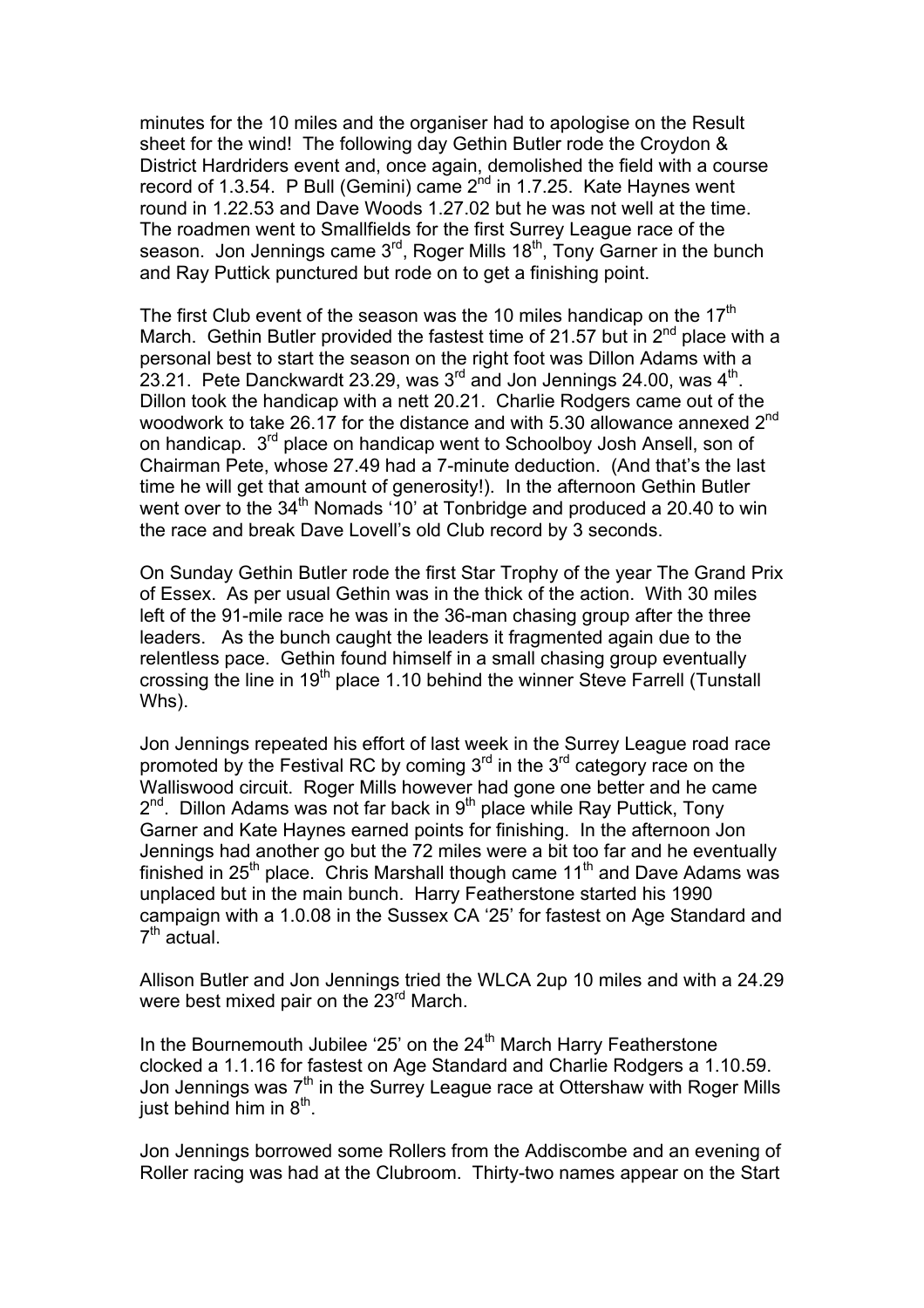Sheet and it is noted that Bob Patton's name appears in the list of Lady competitors. Is there something we should know? One thing that was not expected is how noisy the rollers were in a low ceiling Hall. The Senior race, over 750m, went to Gethin Butler in 33.85 seconds. Roger Mills came 2<sup>nd</sup>, 34.18, and Jon Jennings 3<sup>rd</sup>. Ray Runham took the veterans race over the same distance in 38.66. The Ladies and Juniors rode over 500m where Kaye Patton was the best lady, 28.16 and Stuart Catley the best Junior 26.40. It was an excellent evening's entertainment if rather strenuous if you were taking an active interest.

Ray Runham and Gethin Butler went Tandem racing on the 31<sup>st</sup> March and won the Southboro event with a 19.49. Dillon Adams and Gerry Horn were in the solo event finishing with a 23.46 and 23.49 respectively.

Gethin Butler won the Salisbury '25' with a 53.10 not far off his Club Record time and  $1\frac{1}{2}$  minutes faster than Brooks (Poly) in  $2^{nd}$  place. Harry Featherstone came  $13<sup>th</sup>$  in 57.52 and Dave Adams 1.0.43, only a few seconds away from his best. Harry took the fastest veteran on Age Standard prize and the Paragon won the Team race. In the Surrey League race at Elstead Ray Puttick came 6<sup>th</sup>, Tony Garner 14<sup>th</sup> and Chris Marshall finished with the main bunch.

Dillon Adams won the Jim Fox '25' with a 1.2.51 on the slow Horsham Road course. Gary Adcock, making his first attempt at 25 miles, clocked a 1.7.29 for  $2^{nd}$  place and Charlie Rodgers a 1.9.29 for  $3^{rd}$  place. Kate Haynes was  $6^{th}$ with a 1.10.58 but with 14 minutes allowance scooped the handicap.

The Kingston Phoenix '10' was won by Gethin Butler in 21.34 and Kate Haynes, 26.33, took  $1<sup>st</sup>$  Lady prize. In the afternoon the Paragon ahd a team of Tandem riding the ECRA event in Essex. Ray Runham and Gethin Butler demolished the opposition with a 20.57 on a windy day. Jon Tennings and Allison Butler were the fastest mixed pair with a 23.17 whilst Keith and Marilyn Butler just about got round in 26.09. This pair had borrowed a rear wheel from Gethin's track bike but by the time they made the Finish it had almost collapsed. Not a tight spoke anywhere. Chris Marshall was our only rider in the Solo event and he was  $14<sup>th</sup>$  in 24.54. Gerry Horn came  $10<sup>th</sup>$  in the VC Deal '10' with 23.47. Kate Haynes did 1.6.10 in the Basildon '25'.

A cool, some would say cold, strong northeasterly wind coupled with a frosty start slowed all times on the  $8<sup>th</sup>$  April giving the results a 1930s look. Harry Featherstone was 3rd in the Southampton Whs '25' in 1.1.07. Pete Danckwardt came  $10^{th}$  in the Redmon '25' with a 1.5.33 (he has done a 53). Dave Adams 1.9.20 (after a 1.0 last week), Jack Platts 1.10.05 for his first ride of the season and Kate Haynes 1.16.56 (6 minutes slower than the Club '25'). Gethin Butler rode the Overtoom Grand Prix (Usually the Archer Grand Prix) but after making a determined attack on the last lap of a hard race he lost contact with the leaders and rode in. Tony Garner finished  $6<sup>th</sup>$  in the Surrey League race at Ripley with Gary Adcock and Pete Owen close up in the bunch. Also there was Allison Butler who took the points for 1<sup>st</sup> lady. Jon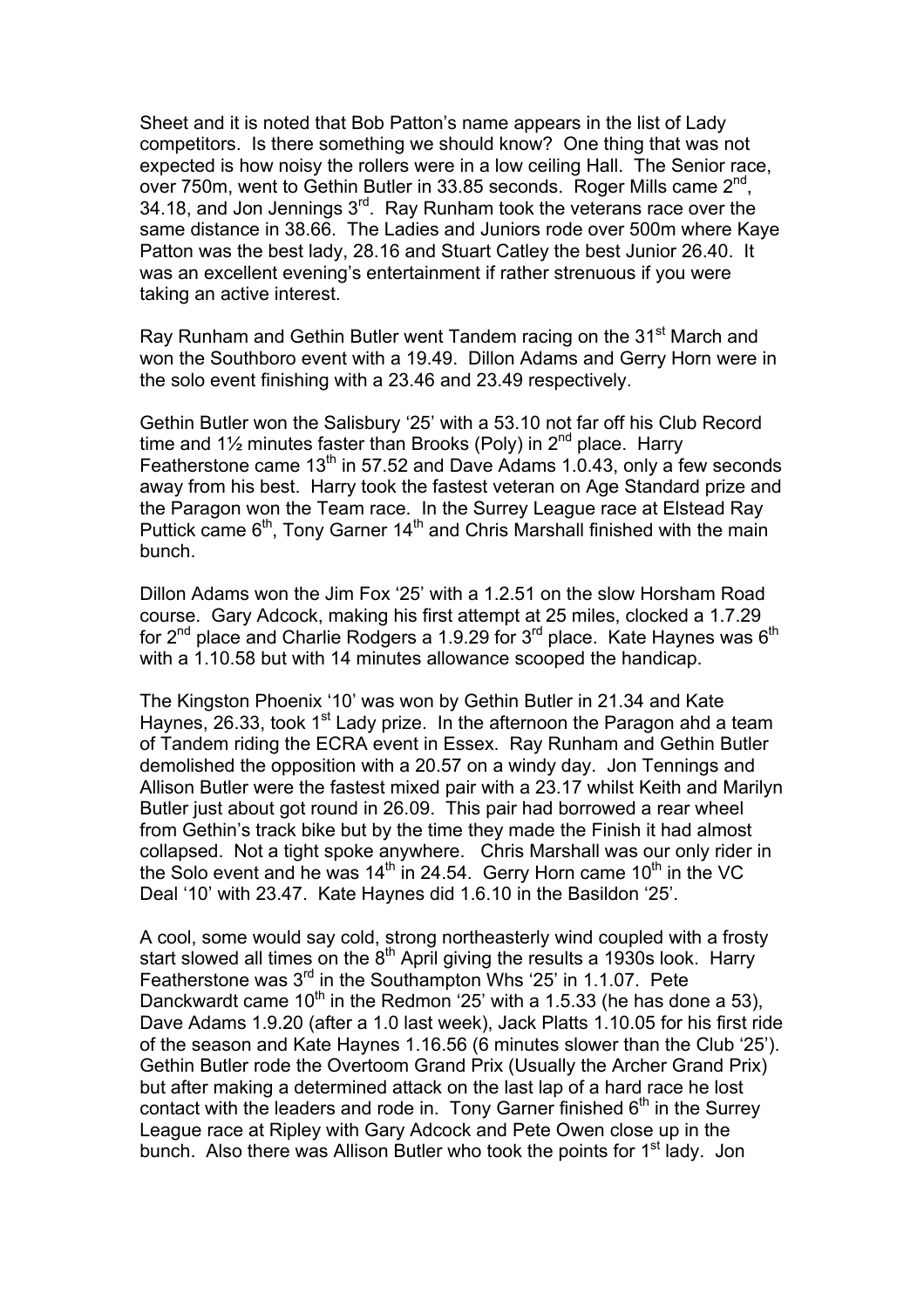Jennings rode the afternoon race and was placed equal  $8<sup>th</sup>$  after being brought down by another rider in the sprint.

Gethin Butler was riding the Northern Ireland Milk race in a British Cycling Team over the Easter holidays. He started brilliantly by winning Stage 1 breaking away in the last half mile after a team mate had just been caught and hanging on to a slender lead to the line. On Stage 3, Carrickfergus to Coleraine, he finished  $37<sup>th</sup>$  in the main bunch 24 seconds behind the winner. Stage 4 was a 12 $\frac{1}{2}$  miles time trial in which Gethin was placed  $3^{rd}$  40 seconds behind ex-professional Alan Gornal (North West Centre of Excellence). On Stage 6 Gethin was  $8<sup>th</sup>$  at 1.32 sitting in a chasing group behind his team mate, Nigel Bishop, who won the Stage. Overall Gethin finished in  $2<sup>nd</sup>$  place and this must rank as his best road racing performance.

The bad weather over Easter certainly played havoc with cycle racing. Jack Platts rode the Crawley to Shoreham finishing in 2.5.30 for  $3<sup>rd</sup>$  best on Age Standard and he spent the rest of the holiday in bed. Kate Haynes also rode and it took her 2.18.13 to cover the course. Jon Jennings deserved praise for finishing the Surrey League 3-day in  $7<sup>th</sup>$  place. He was  $6<sup>th</sup>$  on Stage 1,  $7<sup>th</sup>$  on Stage 2 and  $8<sup>th</sup>$  on Stage 3. In the morning supporting events Tony Garner came  $9<sup>th</sup>$  and Chris Marshall 10<sup>th</sup> on Good Friday when only 16 riders finished.

Kate Haynes finished the Hainault Middlemarkers '25' in 1.11.21. harry Featherstone only had one race over the weekend finishing the Bournemouth Arrow '10' in 24.35. In the Surrey League Support race on Saturday Dillon Adams came 8<sup>th</sup> and Chris Marshall 11<sup>th</sup>. Tony Garner, Ray Puttick, Roger Mills and Dave Adams were close up in the main bunch while Pete Owen 31<sup>st</sup>, Allison Butler  $34<sup>th</sup>$  and Kate Haynes  $35<sup>th</sup>$  were just off the back.

Sunday's Support race saw Paragon riders in action with Chris Marshall 10<sup>th</sup>, Tony Garner 19<sup>th</sup>, Allison Butler  $37<sup>th</sup>$  and Roger Amer 39<sup>th</sup>. In the Points classification over the three events Chris Marshall came 3<sup>rd</sup> and Tony Garner  $5<sup>th</sup>$ .

On the 19<sup>th</sup> April Allison Butler and Kate Haynes tied for  $2^{nd}$  place in the SWLLCA '10' with a 26.20 each and they, not surprisingly, won the Team race. Allison also took  $2^{nd}$  handicap prize. Saturday  $21^{sf}$  Tony Garner 24.28, and Jon Jennings 24.40, competed in the Wren Whs '10'. Kate Haynes went for the De Laune '10' and was timed at 27.31.

Gethin Butler came  $2^{nd}$  in the Circuit of Ingleborough in 1.6.13 on the  $22^{nd}$ April behind Scott O'Brien (Manchester Whs)'s 1.3.54. Harry Featherstone won the fastest on Age Standard prize and 7<sup>th</sup> place on scratch in the Viking '25' with a 57.46 on a hard morning. Gerry Horn made  $8<sup>th</sup>$  place in the Sydenham Whs '10' in 22.52.

A clear win by 52 seconds in the Epsom '10' on the  $28<sup>th</sup>$  April by Gethin Butler. Pete Danckwardt did a 24.33, Kate Haynes 26.46 that also took 1<sup>st</sup> lady prize, Roger Moore 26.50, John McNee 28.19, Megan Butler 31.28 and Marilyn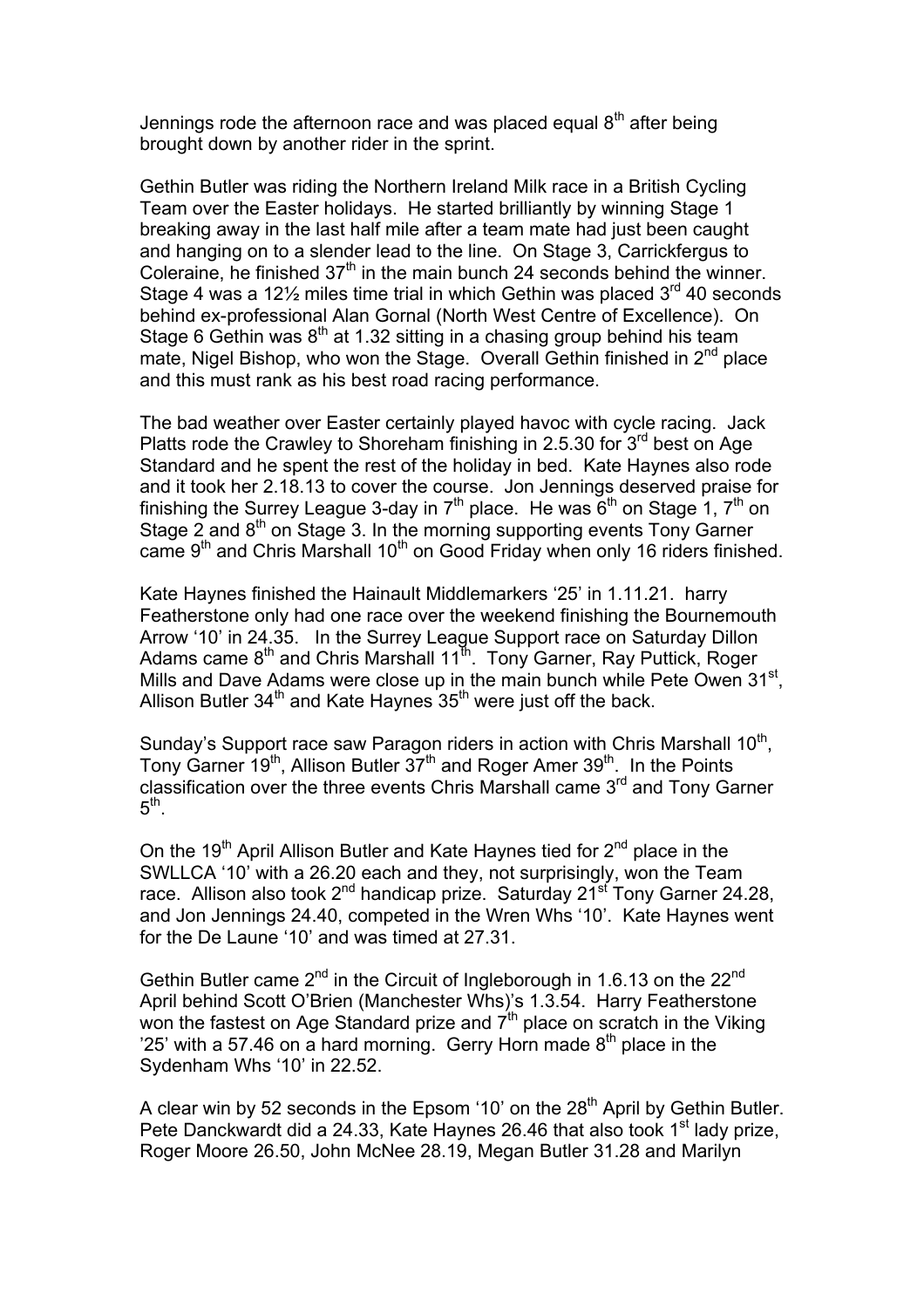Butler 31.58. Ray Runham, Chris Marshall, Tony Garner and Dillon Adams finished as a team in the Southend & County 4-up with a 1.18.12.

In an unknown event on the A12 Chris Marshall finished in 58.38. Dave Adams put up a personal best of 58.57, Gerry Horn did 59.04 and new member, but old racer, Dick Wallis 1.0.16. Charlie Rodgers rode the 29<sup>th</sup> Whs '25' and was pleased with his 1.6.32. Gethin Butler partook of the Welwyn-Hatfield Star Trophy road race but finished in the bunch. Ray Runham and Dillon Adams came  $4<sup>th</sup>$  in the South Eastern RC 2up with 1.20.00. Allison Butler did a 1.10.36 and Kate Haynes a 1.14.18 in a 25 miles event that counted for the SCCU Ladies BAR but we do not know whose.

Harry Featherstone won the VTTA (Surrey/Sussex) '10' in 22.45 and took the award for fastest on Age Standard. With Charlie Rodgers coming in with a 26.00 they took the Team race on Age Standard prize. In the afternoon Tony Garner did a 23.18 in the Catford '10' leading in Chris Marshall 23.19, Pete Danckwardt 23.30 and Jon Jennings 23.46. Allison Butler did her best '10' for four years with a 25.50.

Jon Jennings finished in  $8<sup>th</sup>$  place in the Surrey League race promoted by the Old Portlians in a race won by the promising Roger Hammond.

During the week Gethin Butler rode and produce the fastest times in two evening '10's getting to within 1 second of his course record with a 22.01 on the Tuesday and doing a 21.26 on the Wednesday. On the  $5<sup>th</sup>$  May Gethin Butler won the Cleveleys '10' by 1.47 in 21.04 and the next morning the Ribble Valley '25' by over 3 minutes in 55.03.

In the Bec road race Jon Jennings came  $6<sup>th</sup>$  after missing the break and coming 3<sup>rd</sup> in the Bunch sprint. Ray Puttick was unplaced in the bunch. Tony Garner. Chris Marshall and Bob Patton took part in the Surrey League road race at Hartley Whitney over 72 miles. All finished in the top 20 but no accurate positions have been found. Gethin Butler came 2<sup>nd</sup> in the Wigan Whs '10' in 21.35 losing to Dave Smith (Horwich) who did 20.39.

On the 13<sup>th</sup> May Gethin Butler won the Clitheroe road race over 90 miles by breaking up the field and finishing alone. He also rode out to the race over the Trough of Bowland and back again the long way round to cover 160 miles in the day! Allison Butler rode the easterly Ladies road race at Ugley to finish 4<sup>th</sup>. The Moon Trophy was also held on this day. Our counters were Dave Woods with a nett 57.03 (real time 1.12.03), Gary Adcock 57.49 (1.7.19), Dillon Adams 58.50 (1.3.20) and Charlie Rodgers 59.20 (1.9.20) and we won the Moon Trophy with an aggregate of 3.53.02. Harry Featherstone came  $9<sup>th</sup>$ in the ECCA '50' in 1.58.50.

On Thursday 17<sup>th</sup> May Kate Haynes broke the Club ladies 10 miles record with a 24.47 for 4<sup>th</sup> fastest in the SWLLCA '10'

Gethin Butler came  $2^{nd}$  in the Bolton CC '10' on the 19<sup>th</sup> May and once again was beaten by Dave Smith (Howich) with 21.03 to Gethin's 21.42. Down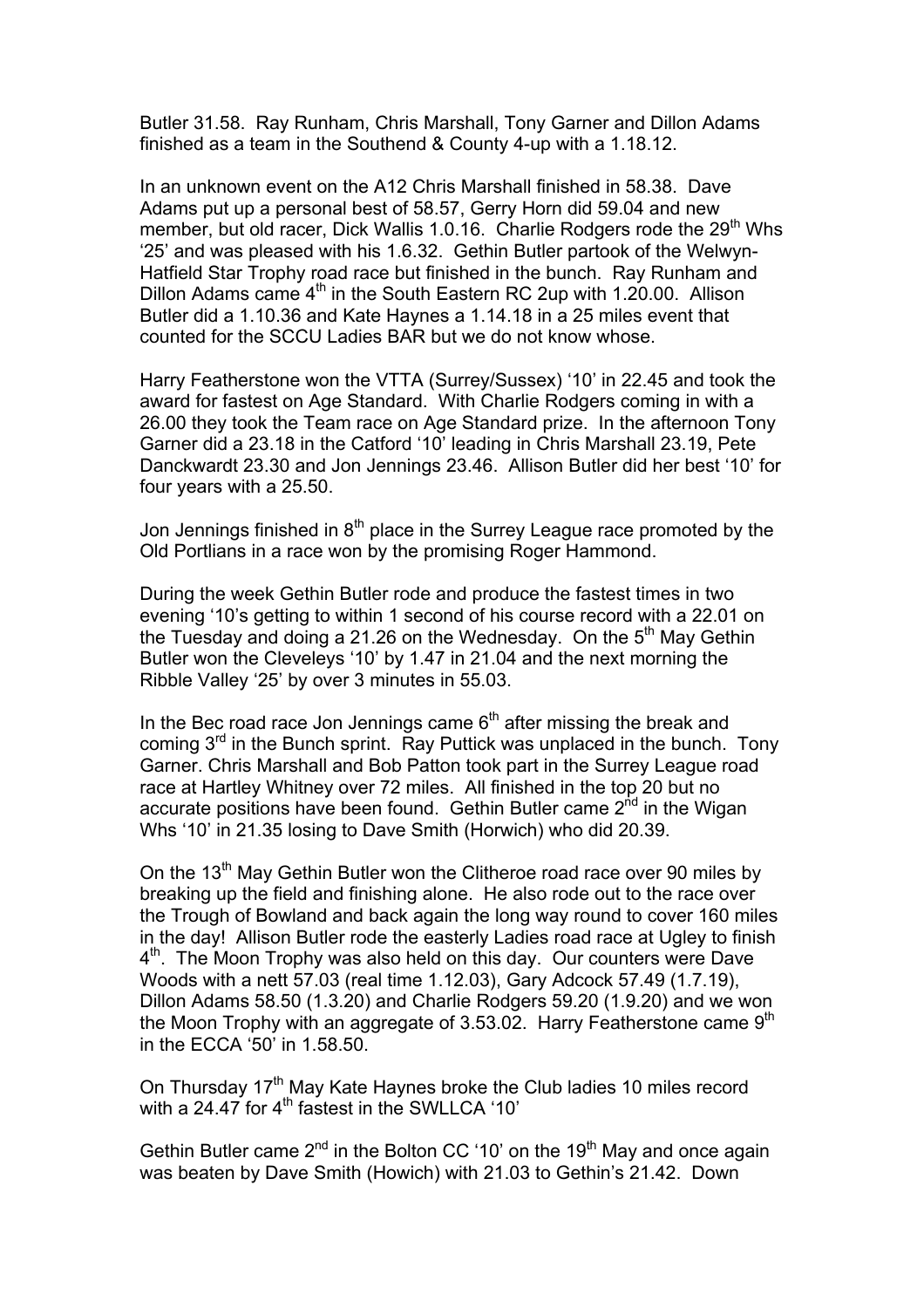South Gerry Horn led the team in the Southend & County '25' with a 57.00, Terry Hulme did 57.20, Dick Wallis 57.45 and Jack Platts on his new lowprofile machine 58.25. The Club '10' on the 19th May was a "humdinger" Four riders separated by 19 seconds for  $1<sup>st</sup>$  place and 3 separated by 9 seconds for the handicap. Tony Garner took the laurels with 24.08 from Pete Danckwardt 24.13, Chris Marshall 24.14 and Dillon Adams 24.27. The Handicap went to Gary Adcock whose personal best of 24.58 had 2½ minutes allowance giving him 22.28. Kate Haynes' 26.00 was less 3,15 giving her a 22.45 and dave Woods personal best of 26.47 had a 4 minutes allowance taking him to 22.47. It doesn't get much closer than that!

The next day a cool cross wind slowed everyone's times considerably on the same course Terry Hulme took 1.0.14, Gerry Horn 1.1.22, Jack Platts 1.1.57. Dave Adams took 1.1.30 and Kate Haynes 1.7.32. Dick Wallis rode the tandem event with his friend Ian Howard (San Fairy Ann) and they clocked 54.25. Harry Featherstone went to Cadnam on his own to ride the Sotonoia '25' but also had hard going and it took him 1.0.03 to cover the 25 miles for  $6<sup>th</sup>$ fastest time but he did take fastest on Age Standard.

Jon Jennings 25.08 won the first evening '10' from Gary Adcock 25.29 and Kate Haynes 27.15. Allison came  $7<sup>th</sup>$  in Susies road race at Hambledon and over the Bank Holiday in the WCRA 3-day she came  $8<sup>th</sup>$  on the last stage. On Thursday 24<sup>th</sup> May she came 2<sup>nd</sup> in the Surrey League handicap with Dave Woods 3<sup>rd</sup> and Kaye Patton 4<sup>th</sup>.

On the  $27<sup>th</sup>$  May Gethin Butler won the Horwich '50' by 7 minutes. He took 1.51.11 for the distance with the  $2^{nd}$  placed man, Waddington, (Pendle Forest) taking 1.58.22. With this ride he also won  $2^{nd}$  handicap prize and broke the Course Record. Harry Featherstone finished 2<sup>nd</sup> in the Frank Southall '50' for the third time. Ian Kitching  $(34<sup>th</sup>$  Nomads) did fastest time of 2.3.00 with Harry 12 seconds slower. In  $3^{rd}$  place came S Ayres (Chippenham) in 2.3.25. With Terry Hulme finishing in 2.7.14 (5<sup>th</sup>) and Jack Platts 2.7.49 (7<sup>th</sup>) the Paragon won the John Carter Shield. Dennis Wright (London Fire Brigade) took 1<sup>st</sup> handicap prize by 2 seconds from Maureen Herbert (Anerley) but she also took the fastest lady prize with a personal best of 2.23.43. Martin Snow (Epsom) took  $3^{10}$  handicap. The VTTA (Surrey/Sussex) veterans Group was a Paragon benefit. Harry was fastest and first on Age Standard, Jack came 2<sup>nd</sup> in both sections and between them they won the team race.

Jon Jennings, Tony Garner, Chris Marshall and Dillon Adams had a busy Bank Holiday week-end riding the "Deux jours en Mai". Jon and Tony were actually riding for Surrey Division whilst the other pair was representing the Paragon. Stage 1 was a 4up Team Time Trial and Stage 2 a 62 miles road race. At the end of the day Jon Jennings was lying  $2^{nd}$  on General Classification and  $8<sup>th</sup>$  in the King of the Mountains competition. In the Individual time trail Dillon Adams came  $13<sup>th</sup>$  with Jon  $30<sup>th</sup>$  but in the afternoon road race Jon was  $5<sup>th</sup>$  and Dillon in the bunch. Jon Jennings was placed  $3<sup>rd</sup>$ overall and won the Most Aggressive rider prize. Tony Garner and Chris Marshal were involved in a crash and were not able to finish Monday afternoon's stage.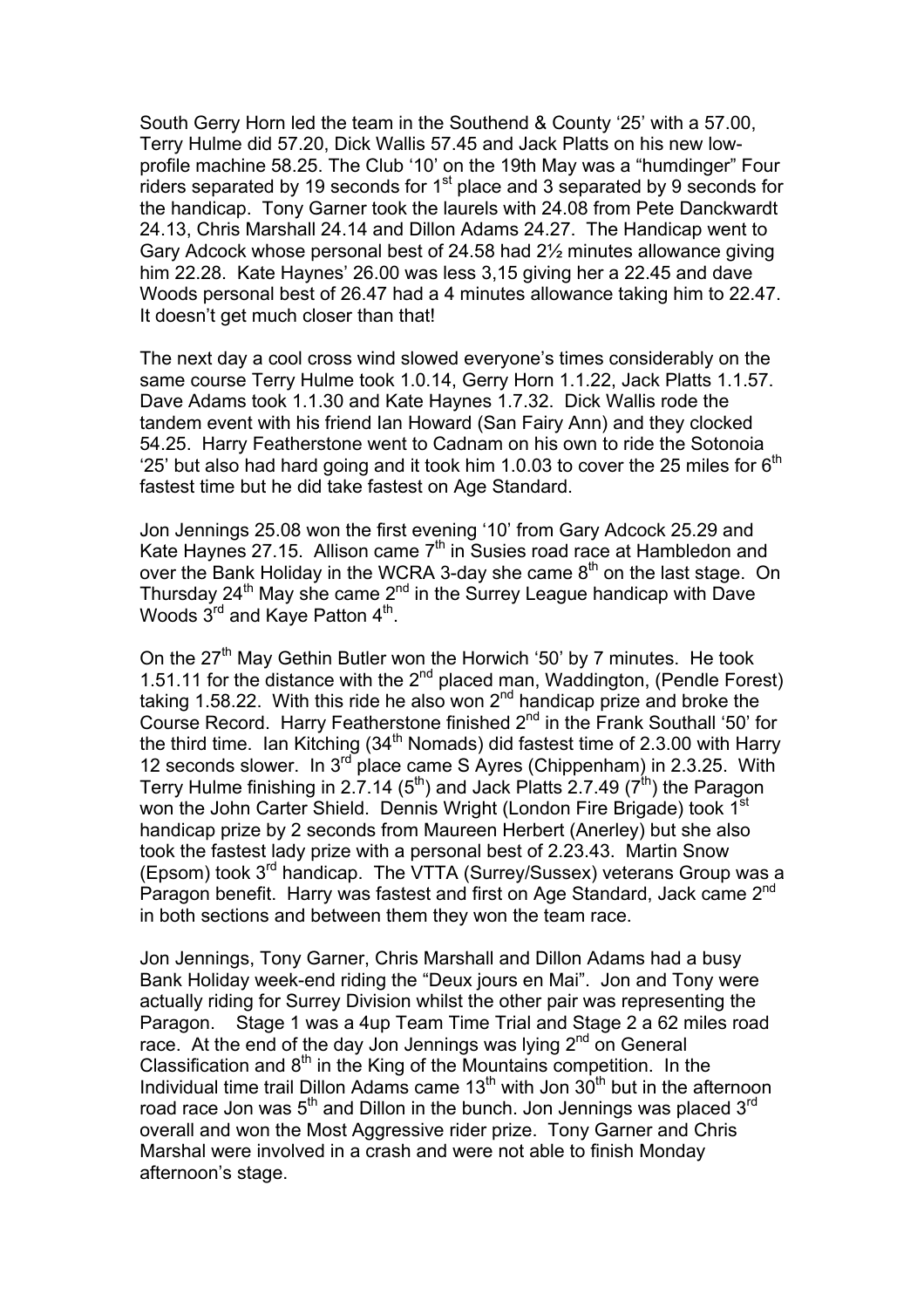Tuesday's '10' was a win for Jon Jennins in 23.52 by just 7 seconds from gary Adcock 23.59. Bon Patton came 3<sup>rd</sup> in 24.30. Also racing for the first time was Nick Haynes, husband of Kate, who did a 26.15 – Kate clocked 25.38. On Saturday morning it was Bob Patton's turn to win with a 25.30. Kate Haynes was  $2^{nd}$  (26.13) and Dave Woods  $3^{rd}$  (26.51). Roger Amer took the handicap prize.

On the 3<sup>rd</sup> June Gethin Butler rode the RTTC National 25 miles Championship held near Beverly. He ran into some formidable opposition finishing  $14<sup>th</sup>$  with a 56.59 behind Chris Boardman (Manchester Whs) 53.06 and Graham Obree (Wallacehill) 53.36. At the other end of the country a Paragon team went down for the Wessex '50'. Harry was disappointed with his 2.0.41 even though he was 9<sup>th</sup> fastest and best on Age Standard. Jack Platts improved on his ride in the Frank Southall '50' by over 5 minutes with a 2.2.15 that gave him  $2^{nd}$  on Age Standard. Ray Runham rode his first '50' of the year in 2.5.02 to make up the winning team. Terry Hulme recorded a 2.6.43 and Dave Adsams a 2.8.49. The Ladies put on a good show in the Chelmer '25'. Allison Butler led them home with a 1.5.20; Kate Haynes did 1.5.27 and Kaye Patton a 1.5.45. This established a Club Ladies Team record of 3.16.32 that has yet to be beaten. Gerry Horn was in the men's section of the same race and he clocked a 59.16. The longed-for rain that all gardeners were praying for arrived to cause havoc in the BCF Surrey Division road race Championship. Crashes and spills put pay to the efforts of Chris Marshall and Dillon Adams but Jon Jennings  $(12<sup>th</sup>)$  and Tony Garner  $(20<sup>th</sup>)$  soldered on finishing with the much-diminished bunch on Pitch Hill.

On Tuesday the Paragon promoted races at Crystal Palace. The Under 16s race went to R Bruce (Wembley) from T Griffin (Gemini) and S Bailey (Gravesend). Simon Gamblin (Vulcan CRC) won the senior race from Paul Miller (Australia) and Steve Tomkins (Vulcan CRC)  $3<sup>rd</sup>$ .

A small contingent from the Paragon went to the Antelope Ladies and Tandem '25' held on Wednesday  $6<sup>th</sup>$  June. Kate Haynes came  $4<sup>th</sup>$  in the Ladies race with a 1.8.53 behind Clare Greenwood's 1.2.31. Ray Runham and Gethin Butler won the Tandem event in 51.48 thus taking 33 seconds from the old 25 miles Record. Jon Jennings and Allison Butler could no be left out and in finishing  $9<sup>th</sup>$  in 56.30. This took 6 seconds from the old Record of 56.36 held by Marilyn and Keith Butler. Dick Wallis rode with his mate from the San Fairy Ann taking 57.58 for the journey. On the Tuesday Kate Haynes finished  $2^{nd}$  in the SWLLCA '10' with 25.39.

Revenge was sweet for Gethin Butler on the  $9<sup>th</sup>$  June. Taking delivery of a new low-profile machine he beat Martin Pyne (Poly) who had beaten him twice by large margins earlier in the season. The margin of victory for Gethin was 1.12. However apart from the win was Gethin's time - 50.38, which makes a new Club Record by 2.30 and the fastest 25-mile time trial of the year in the country. Then Harry Featherstone returned a 55.46 and Terry Hulme a 56.51 and another 19 seconds came off the Club Team Record. Jack Platts must have felt a bit "after the Lord Mayor's Show" as he 'only' did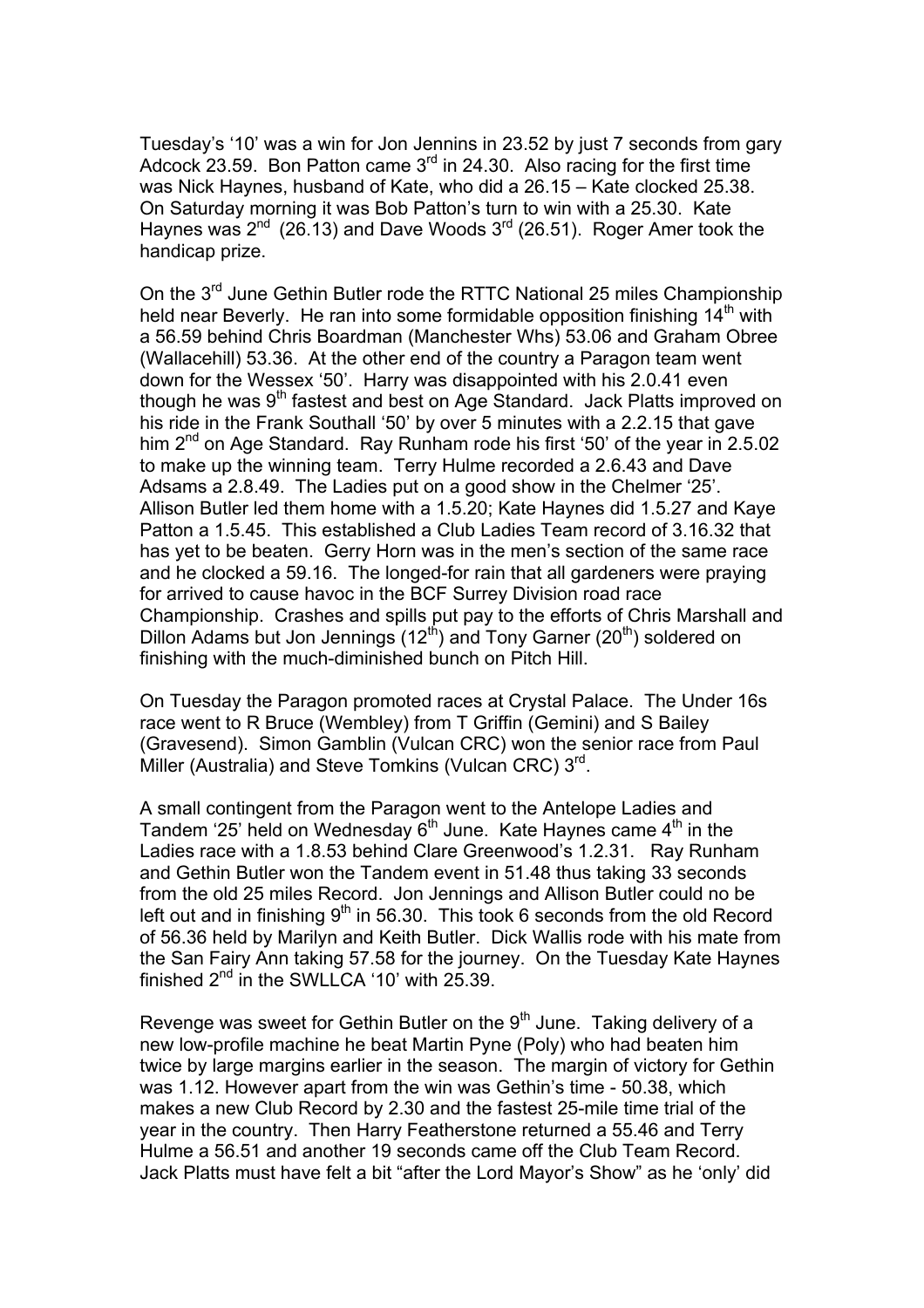a 58.22. Jon Jennings came 3rd in the SCCU '10'on 23.17. Josh Ansell did a personal best of 25.15; Allison Butler 25.35, won 1<sup>st</sup> lady prize and Marilyn Butler finished in 28.54.

Another Record went on the Sunday morning,  $10<sup>th</sup>$  June, when Ray Runham and Gethin Butler won the Oxford City '50'. In 1.44.37 taking 5 seconds from Ray's old record that he held with Rowan Vacher. Allison Butler trimmed 2 seconds from her fastest and Club record time with 2.18.33 and took fastest lady prize. Dave Adams clocked 2.11.26 and with it  $2^{nd}$  on handicap. On the other side of London Dick Wallis and Ian Howard (SFA) won the Victoria Tandem '25' in 54.19. Kate Haynes rode the RTTC Ladies 25 miles Championship at Newcastle finishing with a 1.8.16. The veteran's squad took 2<sup>nd</sup> Team in the South Easter RC '25' with Harry Featherstone taking 1.0.15, Terry Hulme 1.2.18 and Jack Platts 1.2.31.

Gethin Butler made fastest time in the Evening '10' on the  $12<sup>th</sup>$  June with 21.22. In  $2^{nd}$  place was Tony Garner 23.42, and Nigel Everett 25.32 was  $3^{rd}$ . Jon Jennings and Allison Butler rode the Tandem and recorded 22.17.

On Saturday evening Kate Haynes broke the Club Ladies '50' Record with a 2.11.48 in the Finsbury Park event on the A1. Tony Garner took  $7<sup>th</sup>$  place in an 'Over 35s' road race on the Ellens Green Circuit.

On the  $17<sup>th</sup>$  June Gethin Butler continued to show superlative form when he took 9.05 minutes from his own Club 100 miles Record in the ECRA '100'. Garry Dighton (Manchester Whs) won in 3.32.56 but Gethin came  $2^{nd}$  with a 3.41.13. Jon Jennings was determined to stay clear of Gethin, who started 34 minutes behind, and did so to such an effect that Jon finished with a personal best of 4.10.02 and had 5 minutes to wait before Gethin arrived. Dick Wallis came in with 4.13.17 and the Paragon took  $2<sup>nd</sup>$  team medals with 12.4.32 that also improved the Club Team Record by 17 seconds. Elsewhere Allison Butler won the Fryco Cup, incorporated in the SCCU '50', with a 2.22.22 beating Kate Haynes' 2.30.08. Five riders partook of the Westerley '25' with Harry Featherstone being the best of them with  $5<sup>th</sup>$  fastest time of the morning 56.56. Terry Hulme clocked 58.58, Jack Platts 59.11, Bob Patton 1.2.41 and Kaye Patton 1.6.37. Chris Marshall came  $2^{nd}$  and Tony Garner  $3^{rd}$  in the Surrey League road race on the Withyham circuit.

After the ECRA 100 miles Gethin and Allison Butler, Jon Jennings and Tony Garner waltzed off to the Isle of Man for the Cycling Week. On Monday Gethin came  $3<sup>rd</sup>$  in the Wiilaston Handicap (10 laps and 32 miles) with Jon Jennings finishing in the bunch as equal  $21^{st}$ . Tuesday and Allison was  $6^{th}$  in the Ladies 25 miles time trial with 1.7.41. Gethin came  $2^{nd}$  in the Open '25' with a 56.01 behind Graham Obree (Wallacehill) 54.11. Tony Garner was 35<sup>th</sup> in 1.2.12 and Jon Jennings  $47<sup>th</sup>$  in 1.3.08. Dillon Adams came  $72<sup>nd</sup>$  in 1.5.56. Wednesday was 11 laps of the Billown Circuit for the Curwen Clague Memorial race and Gethin was  $7<sup>th</sup>$  in the mass bunch sprint. Thursday was the Open '10' day and Gethin came  $3^{rd}$ , again behind Obree with a 21.55 to Obree's 21.34. Tony was 13<sup>th</sup> 24.52 and Jon  $44<sup>th</sup>$  in 25.56. Allison was 9yth in the Ladies event with 26.01. On Friday Allison finished  $41<sup>st</sup>$  in the Veterans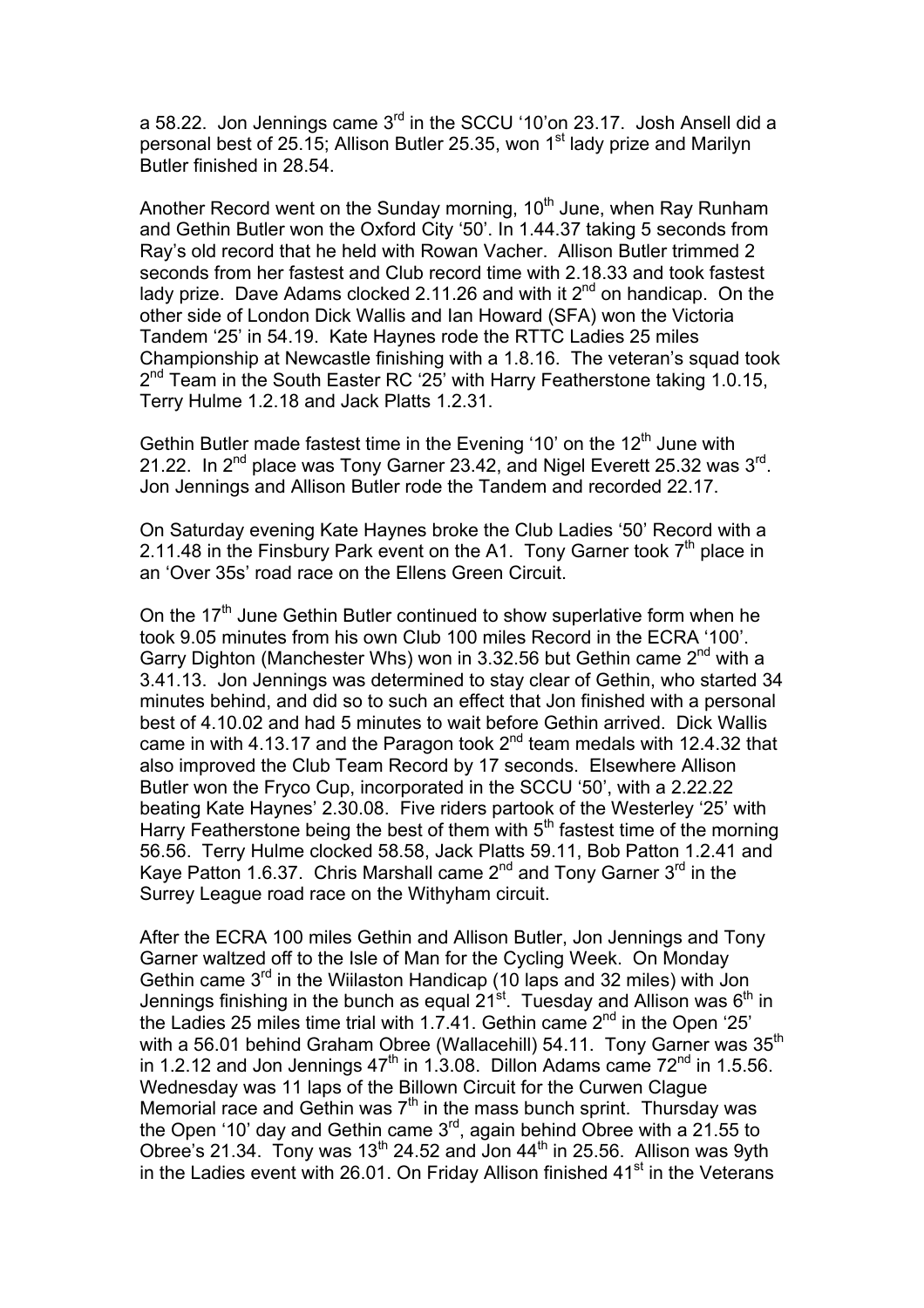and Ladies race over one lap of the TT circuit but was  $6<sup>th</sup>$  lady. Jon Jennings was 39<sup>th</sup> and Tony Garner 48<sup>th</sup> in the Viking Trophy race over two laps of the TT circuit. Gethin came 10<sup>th</sup> in the Manx International over 3 laps of the TT circuit finishing in the front group albeit 1.31 down on the winner Tim Hall (Liverpool Mercury). Gethin had a rear wheel change onto one that was not fully compatible with his chain and gearing and finished in rather a shattered state.

The evening '10' was poorly supported with only four riders. Nick Haynes 27.20 was best, Stephen Road next with 27.25, Kate Haynes 27.32 and Ross Bartlett 28.34.

On the 20<sup>th</sup> June Harry Featherstone and Terry Hulme went up to Oxford for the Poly '25'. In spite of the wet Harry improved his own VTTA National Record for a 57 year old by a few seconds to 54.07. Terry covered the course in 56.46.

Returning to the mainland Gethin took in the Pendle Forest '10' on Saturday  $23<sup>rd</sup>$  June and finished  $2<sup>nd</sup>$  to Dave Smith (Horwich) with 22.17 to Smith's 21.13. He then came south and on Sunday he rode the Tandem Club Championship '25' with Ray Runham. They finished  $5<sup>th</sup>$  in 51.15 behind Vic Haines (Leo) and Martin Pyne (Poly) 50.51.

The Robin Buchan Silver Salver '25' was on the same day and once again we had a tie for 1<sup>st</sup> place. Pete Hamilton (Wren Whs) and Peter Bull (Gemini) both did 57.49. Keith Reed (Clarence) was 3<sup>rd</sup> 58.13 and there was another tie for fourth place between Ron Keeble (Wren Whs) and Bob Addy (Hemel Hempstead) on 58.48. Harry Featherstone was our best rider in  $6<sup>th</sup>$  place and 59.49. Tony Garner put in a personal best of 1.0.52 and with Jack Platts clocking a 1.2.08 the Paragon won the Team race. Fastest lady was Maureen Herbert who also had the  $1<sup>st</sup>$  lady prize in the Frank Southall '50'. Other Paragon times were by Dave Adams 1.3.13, Terry Slattery 1.3.44, Bob Patton 1.5.38, Dave Woods did a personal best of 1.6.24 and took 3rd handicap prize, Roger Moore 1.7.47, Josh Ansell 1.8.59 and Kaye Patton 1.10.52. W Beaumont (Central Sussex) won the Handicap.

Allison Butler produced her best ever performance to take the Silver Medal behind Marie Purvis (Isle of Man) in the Women's National Road Race Championship on an undulating course near Hambledon, Hampshire. The course and Finish were right up Allison's sleeve with not too many hills and a dwindling bunch, twenty at the Finish, where she could use her strong sprint to greatest advantage. Those that witnessed her sprinting in League handicaps and road races were well aware of her ability to follow a wheel and find her way through a bunch of racers at the Finish and not over duly surprised at this result.

Tuesday's '10' had 13 competitors with Tony Garner taking the honours with a 23.23. Terry Slattery came 2<sup>nd</sup> 24.27 and Graham O'Sullivan 24.28 returning to the fray after a 2-year lay-off. Steve Roach 25.18 and Ross Bartlett 27.20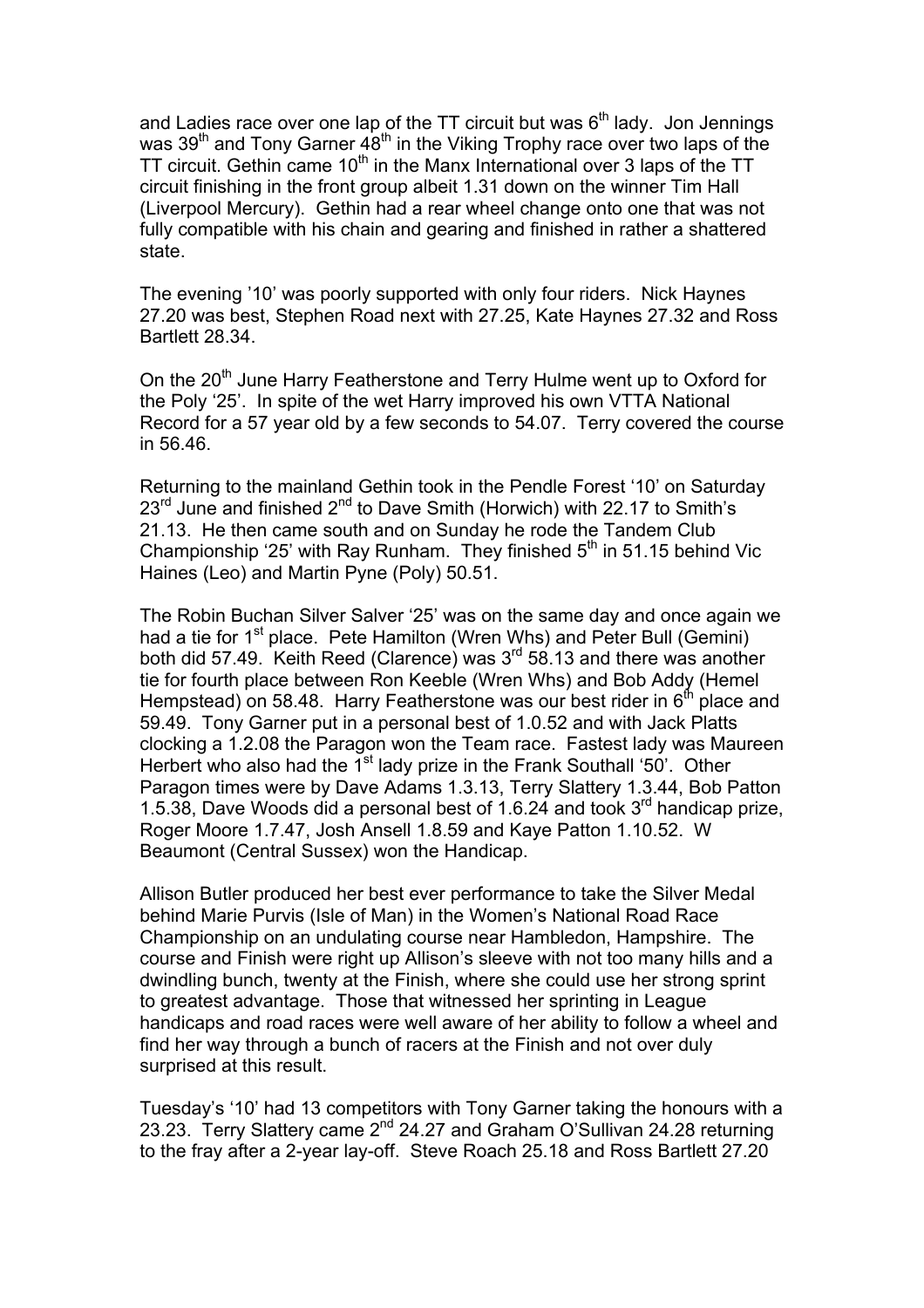produced their personal bests. In the District Final of the GHS Schoolboy '10' in very windy conditions Josh Ansell recorded a 26.07 for  $7<sup>th</sup>$  place.

On the 1<sup>st</sup> July Gethin Butler became the third member of the Butler Family to win a National Amateur Road race Championship Medal when he took the bronze medal at Dudley. The course was 123 miles long with seven large laps to be done followed by 5½ laps around Dudley town centre. After 3 laps a 22-man break had formed and they were a minute clear of the rest of the field. Gethin and Matt Stephens (Hemel Hempstead) took off in pursuit and closed the gap. Later a number of small breaks merged into one large chasing group and those in the front group had to react to this. Wayne Randall (Dinnington), John Hughes (Liverpool Mercury), Matt Stephens and Gethin attacked and got clear as they came into the Town. The Matt Stephens crashed and Randle 'blew' leaving John Hughes and Gethin in the lead. A small group of chasers had formed with Brian Smith (VC D'Or), Simeon Hempsall (Chesterfield) and Tim Hall (Liverpool Mercury). Hughes then decided he did not want to work with Hall coming up so it was left to Gethin to do the driving. Unfortunately Hall could not stay with Hempsall when he attacked. So strong was Hempsell that when he caught the leaders he immediately attacked and left them to chase him. Hempsall crossed the line to be the new Champion while Hughes took  $2<sup>nd</sup>$  place 3 seconds down and Gethin was  $3<sup>rd</sup>$  at 8 seconds.

Nearer home two Club Records were broken in the ECCA '100'. In nearly gale force winds Kaye Patton broke the Ladies 100 miles Record with a 5.7.08 and Jon Jennings broke the Tricycle Record by 36 minutes in 5.2.30. This was a record that had stood since 1933. Kate Haynes, 5.12.24, and Dave Woods, 5.3.09 realised that they had chosen a bad day to attempt to race 100 miles but they did persevere to the Finish. Bob Patton also rode but faded in the second half in the condition to record 5.2.25. The weather was no better at Oxford as Chris Marshall and Dave Adams found out. Their 1.5.28 and 1.3.23 were many minutes slower than one would expect of them.

Jon Jennings won the evening '10' on the Crowhurst course in 24.42 from Dillon Adams 24.46 and Dave Adams 3<sup>rd</sup> in 26.12. Ross Barlett put in a personal best of 27.02. On the Saturday morning event Terry Slattery put in the winning ride of 24.30 that also gave him  $1<sup>st</sup>$  on handicap. Dave Adams came  $2^{nd}$  25.01, and Dave Woods  $3^{rd}$  25.50. Gethin Butler went to Goodwood Motor circuit for the evening races and with Paul Rogers destroyed the field finishing 2.15 clear of the third placed rider. Gethin took  $2^{nd}$  in the sprint. In the Thursday evening Surrey League handicap Jon Jennings finished  $5<sup>th</sup>$  and Allison Butler 9<sup>th</sup>.

In the London Borough Games held at Crystal Palace Josh Ansell and Simon Cox were in the Croydon Team of four in the Cycling events. They earned themselves bronze medals for  $3^{rd}$  place. The Team were  $2^{nd}$  in the 4-man team time trial over 4 laps of the circuit and then Josh came  $6<sup>th</sup>$  in the 60-up field for the road race over 15 laps. Jon Jennings came  $11<sup>th</sup>$  in the Surrey League road race on Saturday. On Sunday Jon Jennings came 11<sup>th</sup> in the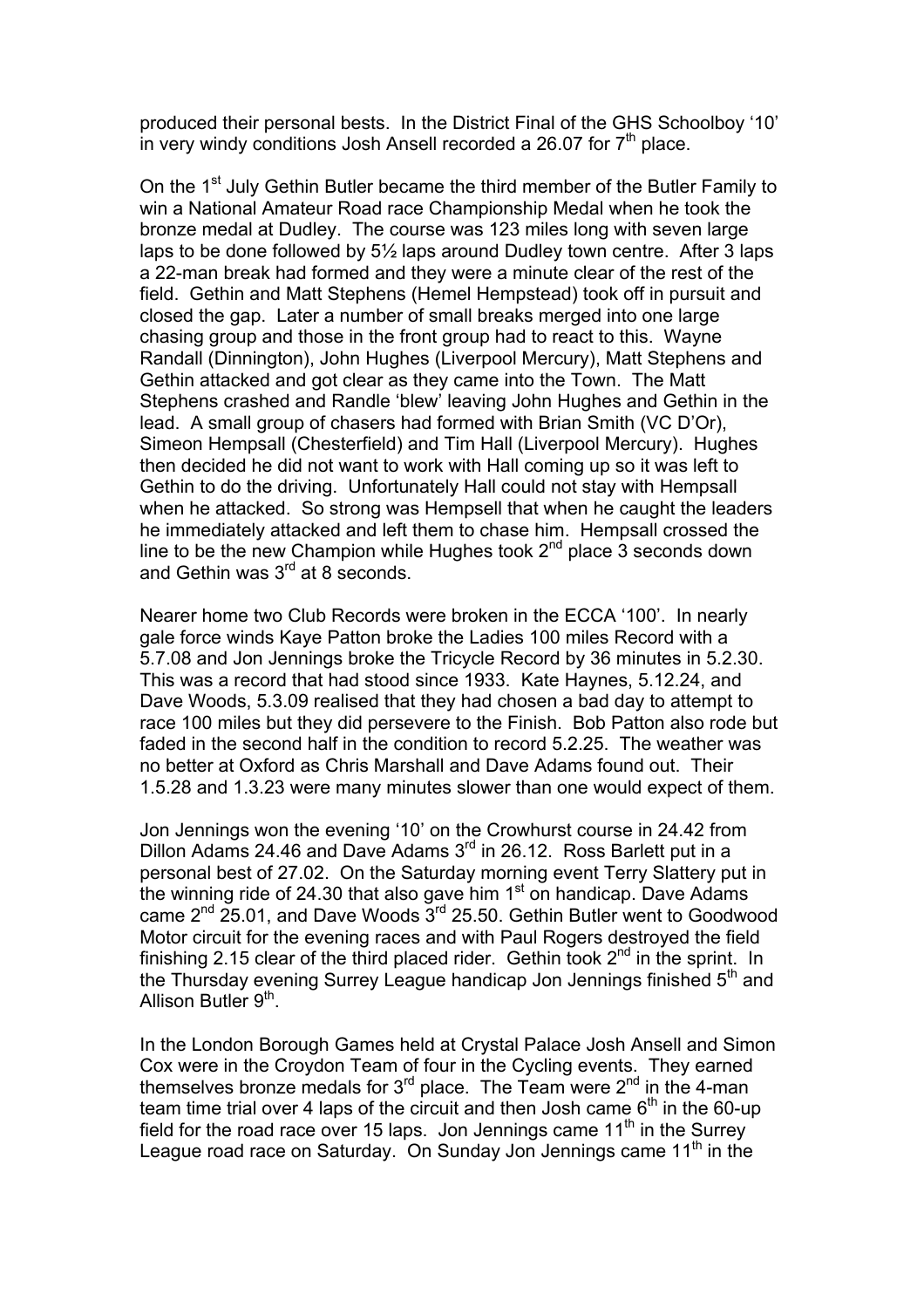Streatham Velo Summer Road race at Forest Green with Tony Garner in 21<sup>st</sup> position.

Gethin Butler won his first Star Trophy race on the  $9<sup>th</sup>$  July when he shook the field to pieces in the 106-mile Bristol Grand Prix. He put 1.50 into Simeon Hempsall who beat him for the National Championship last week: 2.35 into John Hughes who took  $2^{nd}$  place in the Nationals and many more minutes into the rest of the star-studded field. Nineteen riders, including Gethin, went clear after 25 miles and proceeded to give a textbook demonstration of how to work in a break and echelon riding where necessary. They never looked like being caught. Eventually the miles and hills began to tell and the group was gradually reduced to 10 men. Tim Hall (Liverpool Mercury) and Gethin broke away from this group with 20 miles to go then on the last Prime hill at 93 miles Gethin attacked and Hall could not stay with him and spent the last 13 miles chasing Gethin to the Finish.

The Inter-Club '10' against the Addiscombe was held on the 10<sup>th</sup> July. Seventeen Paragon riders took the Start and the Addiscombe were beaten by over 6 minutes. Our six counters were Tony Garner 22.39, Ray Runham 23.26, Pete Danckwardt 23.29, Jon Jennings 23.33, Graham O'Sullivan 23.48 and Terry Slattery 24.01. Josh Ansell took 40 seconds from his personal best but more importantly took 10 seconds from Gethin Butler's Schoolboy Record with a 24.35. Dave Woods improved to a 24.56, Nick Haynes to 24.54 and Ross Barlett to 25.43. Josh Ansell took the Handicap by 4 seconds from Tony Garner with Dave Adams just another 2 seconds adrift. The Blah tells us that the Handicap was a very close affair with one minute covering 16 riders but it fails to give all the figures for an undoubtedly excellent piece of Handicapping.

Harry Featherstone rode the Antelope evening '25' taking only 53.57 to cover the 25 miles. Kate Haynes came  $6<sup>th</sup>$  in the SWLLCA '10' in 26.45.

The Norwood Paragon had a team of four riders in the Tour of Surrey over the week end of the 13<sup>th</sup> to 15<sup>th</sup> July. They were Gethin Butler, Dillon Adams, Tony Garner and Jon Jennings. Stage 1 on Friday evening was a two mile Hill Climb from Dorking onto Ranmore Common. Gethin came  $2<sup>nd</sup>$  in this. Stage 2 on Saturday morning was a 64-mile road race on the Dunsfold circuit in which most of the whole field contested the Finish and all our riders were safely ensconced without winning any laurels. Stage 3 was Team Time Trial over the 12.5 miles of the Alfold Circuit and the Paragon emerged as 3<sup>rd</sup> fastest team. Stage 4 started in Dorking and looped around to Leatherhead, Newlands Corner, Albury, Shamley Green, Cranleigh, Ewhurst, Walliswood and Ockley. Then they went up Broomhall Road to Coldharbour, along and back down to Ockley before returning to North Holmwood and the outskirts of Dorking. It was then up the long climb to Coldharbour along to Leith Hill Road, down to Ockley and back along the A24 to Deepdene Roundabout through Dorking High Street, round to North Holmwood before turning left to Deepdene and finishing in the High Street. On this Stage Gethin was the only Paragon rider to stay with the front group and he finished  $11<sup>th</sup>$ . Jon Jennings came 18th, Tony Garner 32nd and Dillon Adams 36th. It is interesting to note that this event was put on with the full co-operation of the Surrey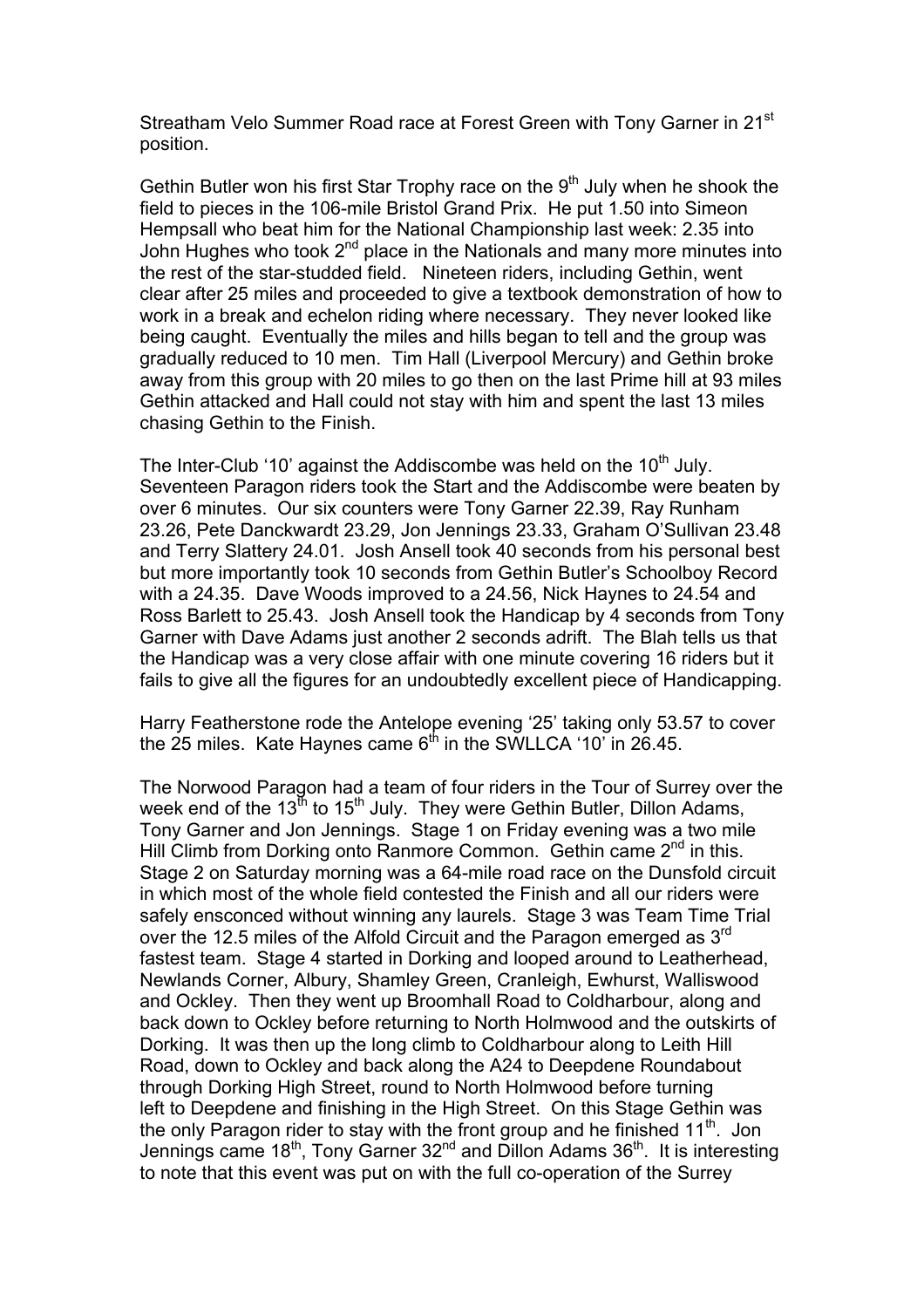Police but even since 1990 the number of pedestrian and traffic lights, not to mention the street furniture and traffic calming measures, have proliferated making any thought of re-introducing this race a very hazardous business.

Other Paragon riders went to Essex for the Goodmayes '100' hoping for fast times but the heat became too oppressive. Harry Featherstone was our fastest with a 4.01.25 that did at least take fastest on Age Standard award, whilst Dick Wallis did a 4.10.25 and Jack Platts 4.29.02. Simon and Peter Cox rode the Southborough '25' and recorded the same time – 1.12.42. This was Simon's first '25' and Peter's first for 10 years. Kate Haynes rode the RTTC Nation Ladies 10 miles Championship and was timed in at 26.46 and then went along to the Southport '25' where she recorded 1.12.45.

Only four takers for the Evening '10' on the Red Barn course when Jon Jennings finished fastest with a 25.34 from Allison Butler 26.56, Ross Bartlett 27.54 and Pete Owen 27.31.

The RTTC National 100 miles Championship was held near Abergavenny and the Norwood Paragon had four riders accepted. Unfortunately they were two ladies and two gentlemen so no team medals would be possible. In hot and windy conditions Allison Butler improved by over 27 minutes to take  $9<sup>th</sup>$  place in the Ladies event with 4.47.49. This broke the old Club Record by 20 minutes. Kate Haynes also broke the old record with a personal best of 5.3.30 for  $18<sup>th</sup>$  place. In the men's event Gethin Butler was only 3 seconds down on Pete Longbottom (Manchester Whs) at the 50 miles point -1.55.31 to 1.55.34. Alan Gornall (Manchester Whs) was 1.21 behind Gethin but the fourth placed man was over 4 minutes down already. Jon Jennings was not having a good day and took 2.20.54 and was down the back of the field. Over the second half Gethin lost ground on Longbottom although he was still pulling away from all the riders behind him. Longbottom won in 3.51.25 and Gethin took the Silver medal with a 3.55.26 with Alan Gornall  $3^{rd}$  in 3.58.02 and these were the only riders to break 4 hours. Jon Jennings started to come round near the end and almost alone of the whole field produced a second 50 miles faster than his first. Jon's time was 4.39.30 that earned him 37<sup>th</sup> place.

In the Bec Veteran's '25' Harry Featherstone was  $9<sup>th</sup>$  with 1.0.00 and Jack Platts finished in 1.340 to take  $2^{nd}$  and  $4^{th}$  veterans on Age Standard and the Veterans Team prize. All hopes of the Scratch Team prize went when both Pete Danckwardt and Terry Hulme both punctured and retired. Graham O'Sullivan riding his first '25' for over two years did a 1.3.51 and Josh Ansell took 1.9.52.

The Tuesday evening '10' had twelve takers plus a Tandem and excellent results. Gethin Butler was the best of the evening with a 20.51 that was just short of course Record. Tony Garner did a 23.16 for  $2^{nd}$  place and Terry Slattery produced a personal best of 23.52.just ahead of Graham O'Sullivan's 24.10. Geoff Woodcock had a personal best of 25.42 and one Marcus Brueton rode his first time trial in an excellent 25.57. This name will appear again. Allison Butler and Jon Jennings were on their tandem finishing in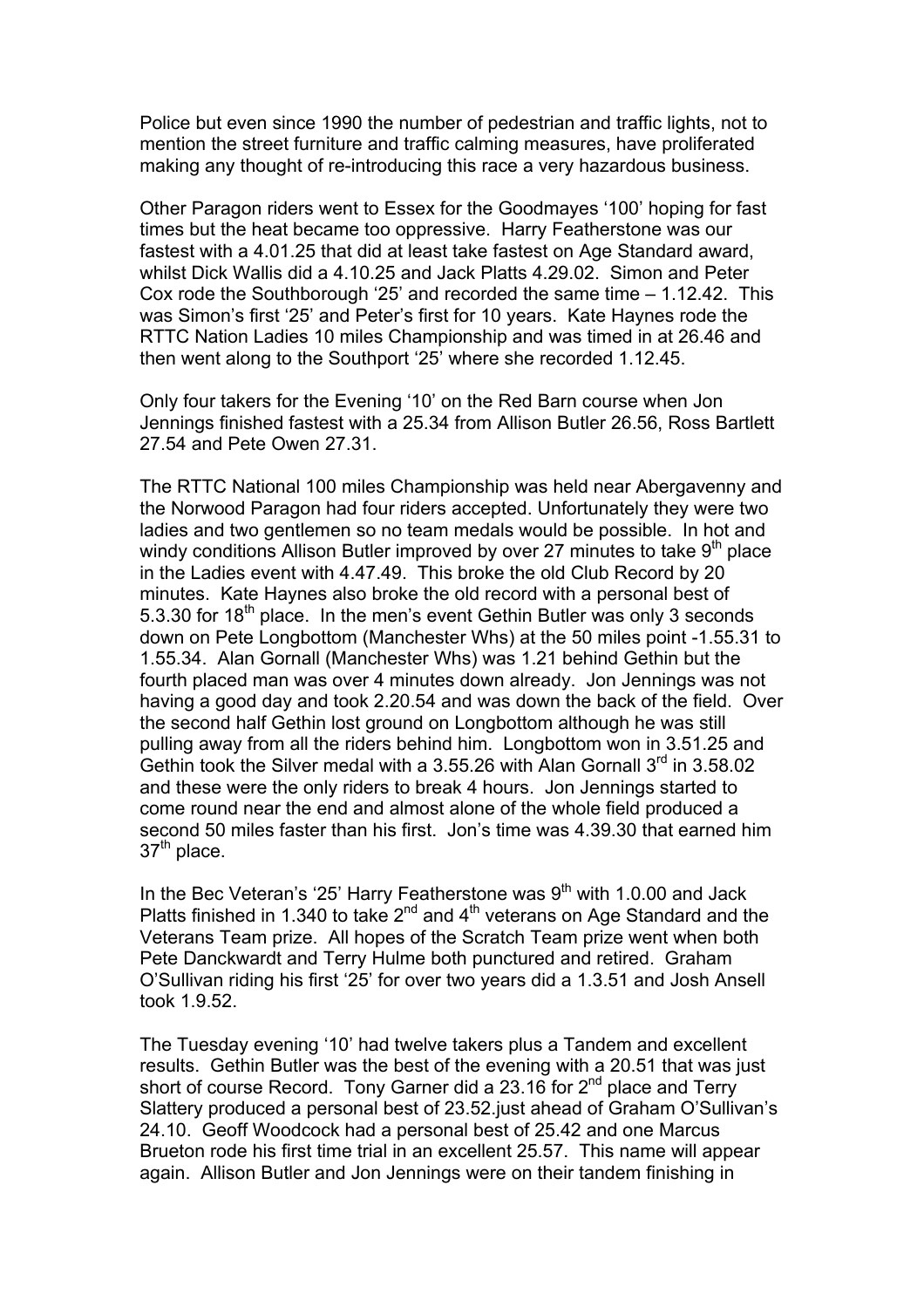21.26 for a new Mixed Tandem Club Record. Allison Butler came  $2^{nd}$  in the Surrey League evening Handicap on the Thursday.

Tony Garner came  $4<sup>th</sup>$  in the Clarence Whs '25' in 57.32 less than a minute behind the winner Hallword (Cambridge)'s 56.46 and included some time offcourse! This was a personal best by some 3 minutes. Graham O'Sullivan, 1.0.11 and Bob Patton 1.2.18 did their best times this season. In spite of this ride Tony Garner turned out for the SCCU '100' the next morning and took 4<sup>th</sup> place on this testing Sussex course on his first attempt at the distance. His time was 4.39.51. Six Paragon riders went over to Essex for the Essex Roads '50' for some fast times but strong southerly winds and a new road surface sabotaged their plans. Harry Featherstone was the only one to break two hours with 1.58.37 followed by Ray Runham 2.6.41, Terry Hulme 2.6.47, Jack Platts 2.7.36, Dave Adams 2.15.21 and Kate Haynes 2.24.57.

In a Surrey League road race both Jon Jennings and Dillon Adams finished with the main bunch. Andy Murray rode the Malvern Classic Mountain Bike race finishing  $3<sup>rd</sup>$  in his heat and then  $4<sup>th</sup>$  in the Final

The last evening '10' on the Red Barn course had six takers with Nick Haynes producing the best ride on the night. He did 25.45, Dave Woods 26.21, Allison Butler 26.50, Marcus Brueton 26.56, Geoff Woodcock 27.18 and Kate Haynes 27.23.

On the  $4<sup>th</sup>$  August Harry Featherstone led the Paragon to another Team win in North London '50' on the A1. Harry clocked a 1.59.45 for  $6<sup>th</sup>$  place and first on Age Standard. Jack Platts recorded a 2.7.35 and Dick Wallis a 2.8.36 to take the Team honours. In the Hounslow & District '25' Nick Haynes led the team home with a 1.7.13 (his first race over 25 miles), Kate Haynes did a 1.8.53 and Marilyn Butler made up the team with a 1.17.35. Jon Jennings came 12<sup>th</sup> in the Tooting road race on the Lingfield Circuit. Tony Garner also finished but in the main bunch.

Gethin Butler was picked for the GB Team for the Hessen Rundfahrt a 7-day race in Germany. Unfortunately for a rider that does not like the hot weather the race was held in a heatwave. Gethin retired on the second day with sunstroke and over the week was joined by many others. Keith Butler happened to be Team Manager and he reported that in the Team car was a crate of feeding bottles full of water that had to be replenished half way through each stage. If you have seen TV coverage of riders throwing bottles into the hedge as they empty them – in this race you would have seen the team cars stopping with managers and mechanics grovelling in the fields and hedgerows to pick up the redundant bottles.

The last evening '10' of the year turned out to be a cracker with all finishers improving their best times – and it was not against the Addiscombe either! Dillon Adams came in with a 22.24 to be fastest on the night and he was followed by Jon Jennings 22.44, Pete Danckwardt 22.56, Terry Slattery 23.31, Allison Butler 23.45, Nick Haynes 24.13, Dave Woods 24.24, Dave Adams 24.26, Josh Ansell 24.27 (Schoolboy Record), Pete owen 24.47, Ross Bartlett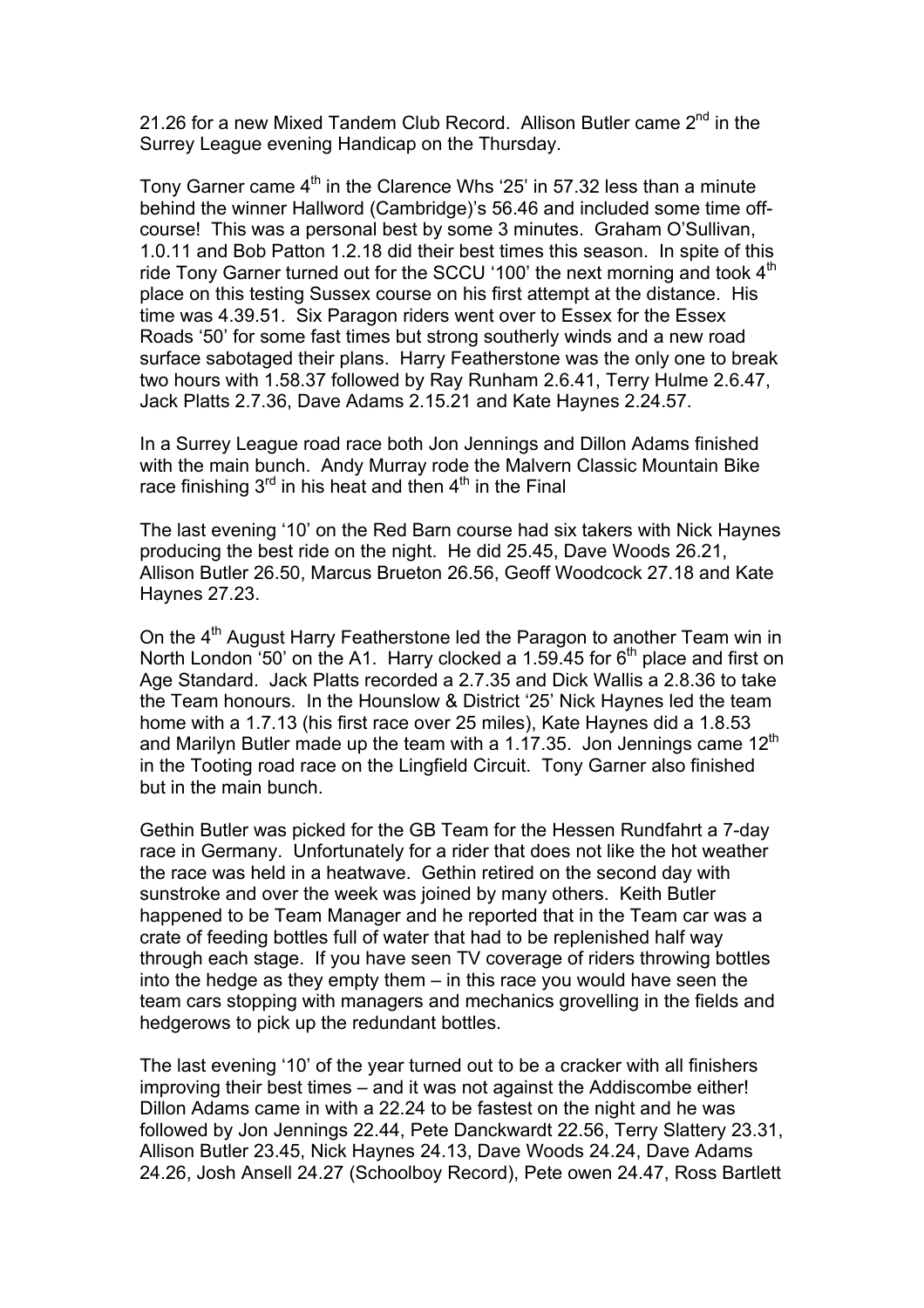24.51, Kate Haynes 25.20, Geoff Woodcock 25.26 and Roger Amer 25.18. Allison's time could not be considered as a Club record as she was, in essence, riding a 2up with Jon Jennings.

The Club Track Championships were run off at Herne Hill on the  $8<sup>th</sup>$  August. Dillon Adams won the Bert Chapman Cup for the 4000m Pursuit from Bob Patton and Jon Jennings. The AEU Cup for the 500m Sprint went to Jon Jennings from Dillon Adams. Bob Patton won the Ravensbourne Cup 5-mile from Dillon Adams. The Track Championship went to Dillon Adams with 7 pts from Bob Patton 5pts and Jon Jennings 4pts. According to the list of Trophy winners in the Club Articles of Constitution Jon Jennings won the George Colget Cup for the Points race and Bob Patton the Frank Burton Cup for the 500m handicap.

On the 11<sup>th</sup> August Gethin Butler rode the Charlotteville '10' and suffered a surprise defeat at the hand, or legs, of Simon Bray (Invicta) with a 20.52 to Gethin's 20.58.

Jon Jennings managed to get a ride in the Southend & County '50' on the strength of his 4.10 '100' time as he had not previously raced in a 50-mile time trial. Gethin seemed to have recovered from his heat problems as he produced the fastest '50' of the year with a 1.46.51 and 2.10 faster than Andy Cook (Leo). Jon Jennings finished in 2.3.18 and Kate Haynes 2.15.10. Harry Featherstone won the VTTA (Surrey/Sussex) '25' in 57,34 and, as usual, took the Age Standard award. Terry Hulmer and Jack Platts went to the Cambridge road for the Hainault '25' but found the heat far too oppressive and returned times of 1.5.25 and 1.6.35 that tells the tale. Allison Butler went up to the Midlands and rode the MDLCA '10 and clocked 27.09. The next morning she rode the 'Cobs brow' road race, a counting event in the Ladies League and finished in the bunch. Tony Garner rode the 'Older Man's road race' at Ellens Green and finished 14<sup>th</sup>. Dillon Adams finished with the main bunch in the SCCU road race Championship. Pete Danckwardt was the best of the Paragon entries to the Festival RC '25' with a 1.1.19. Graham O'Sullivan took 1.2.06, Terry Slattery 1.3.01 and Josh Ansell 1.5.22. This time by Josh establishes new Paragon Club Record figures for a schoolboy.

Gethin Butler beat the Event record in the Finsbury Park '25' with a 51.46 the only problem with that was that Matt Purhouse (Royal Sutton) came in with a 51.24 to top Gethin's time and put him back to  $2^{nd}$  place. Allison Butler was declared winner of the Ladies points for Herne Hill's season long Monday Competition races. In the Eastbourne Rovers '10' Pete Danckwardt did 24.41, John Jennings 24.45, Allison Butler 26.17, also1<sup>st</sup> lady prize, and Marilyn Butler 31.25.

Disaster struck Ray Runham and Gethin Butler in the Essex Roads Tandem '25' when a pair that they were catching for 8 minutes after 18 miles got into difficulties on the wet road and crashed right in front of them. The resulting melee left nothing worse than the customary cuts and bruises to elbows, knees, hips and ankles but with both wheels smashed they could not continue. Those at the race reckoned they had a sporting chance of beating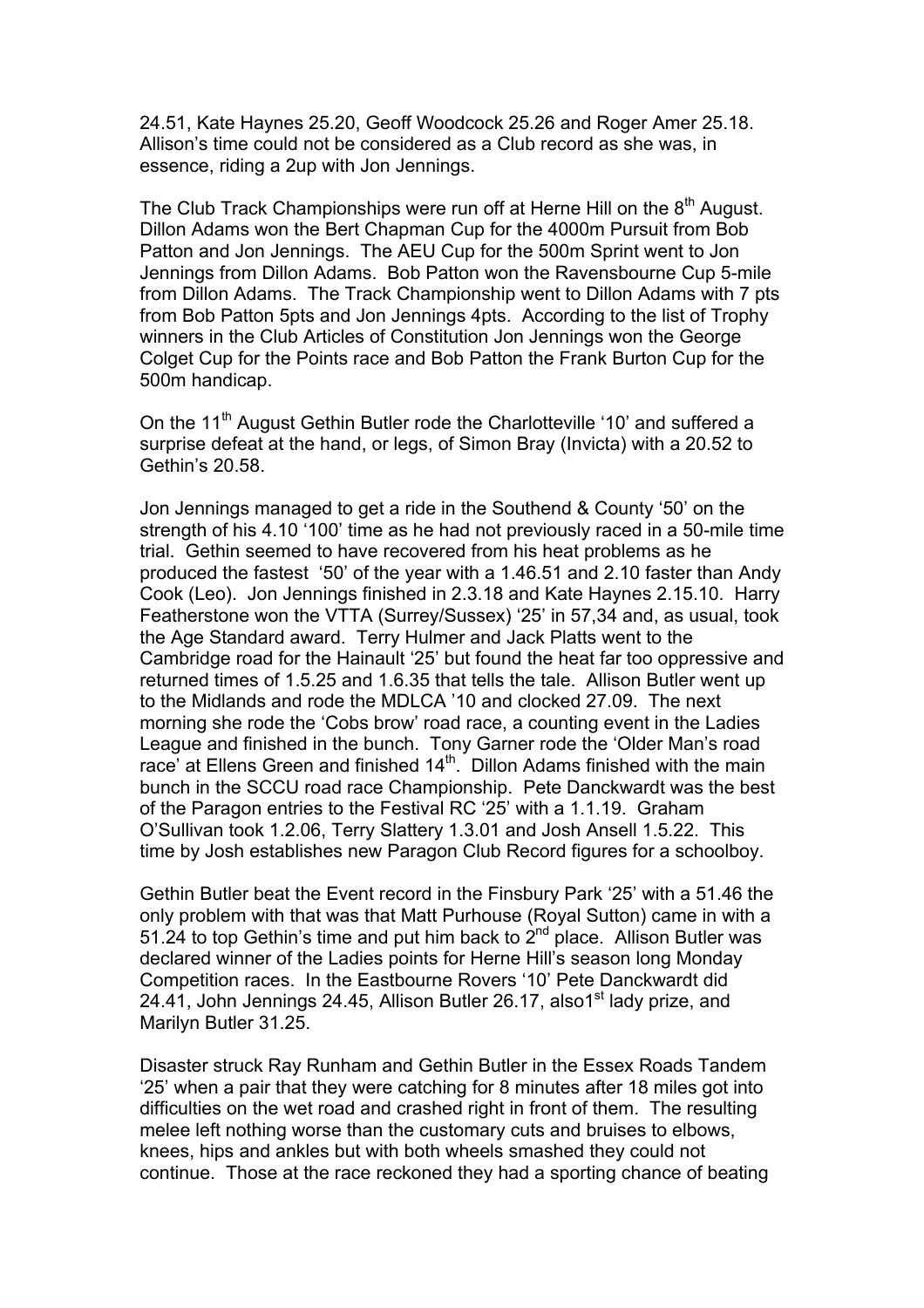the competition record for the distance. In the Ladies event Allison Butler clocked 1.5.15. Harry Featherstone finished  $2^{nd}$  to John Woodburn in the North Bucks '50' with a 2.1.00. Jack Platts managed a 2.7.21and the pair took the Team race for best on Age Standard. Dick Wallis finished with a 1.13 but Terry Hulme decided against riding in the pouring rain. Ray Puttick was a survivor in the Surrey League  $3^{rd}$  category road race at Rusper finishing 13<sup>th</sup>. Jon Jennings also survived after puncturing and changing a tubular. He kept going and eventually only had 10 riders left on the road in front of him at the Finish. It was rather wet!

On the 25<sup>th</sup> August Gethin Butler repeated his win in the North Hampshire '25' at Newbury. He won by over 2 minutes in 55.42. Allison Butler also rode and took 2<sup>nd</sup> fastest lady prize with a 1.7.40. Then on Sunday morning he was on the A34 in the Middlesex RC "Arch Harding Memorial 50". In this event he was well and truly trounced by Gary Dighton (Manchester Whs) with a 1.47.18 to Gethin's 1.51.48. Also Gethin was only 8 seconds quicker than Clive Brooks (Poly). Dick Wallis returned a 2.3.31 that was his season's best at the distance. On a foggy Bank Holiday Monday Gethin won the Old Portlians '25' in 54.11 just 32 seconds down on his course record. Nick Haynes put in a personal best of 1.4.35 and Kate Haynes did a 1.8.35. At some time Kate Haynes rode the Ashford Whs '25' taking fastest lady prize with a 1.10.52. In the VTTA (Surrey/Sussex) '25' Harry Featherstone came 2<sup>nd</sup> with a 58.03 to Don Awcock (Central Sussex)'s 57.54 but took the fastest on Age Standard. Jack Platts returned a 1.0.36 and was  $3<sup>rd</sup>$  on Age Standard. Terry Hulme did a 1.1.20 and Dave Adams a 1.5.04. Jon Jennings rode the Tour of the Hopfields based in Tenterden and came  $9<sup>th</sup>$  on the last stage but was not high on the General Classification.

The Paragon had six riders entered for the Poole Whs 12-hour and many contenders for the National and VTTA BAR had also put their names down for the event. By 50 miles the leading six riders had come to the fore. T Icke (Poole Whs) 2.1.12, Gary Dighton (Manchester Whs) 2.1.19, Andy Cook (Leo) 2.2.17, Gethin Butler 2.3.53, Ray Hughes (Clarence) 2.3.59 and Shay Giles (Leo) 2.6.22. At the 100 miles checkpoint Dighton led in 4.8.37, Icke came nest in 4.9.44, Cook was  $3^{rd}$  4.10.18, Hughes  $4^{th}$  4.12.25, Gethin  $5^{th}$  in 4.13.23 and Giles  $6<sup>th</sup>$  in 4.17.53. Harry Featherstone reached this point in 4.20.34, Dick Wallis 4.34.43 and Jack Platts 4.52.44. We do not have times for Jennings and Hulme as they retired. Jon had a crash at a feeding station. Terry felt lonely at the back of the field but the effects of a lack of training and racing miles did not help.

At the next major checkpoints at Bailey Gate (144 miles) Gethin and Andy Cook had drawn level and were leading the field in 6.12. By 192 miles Gethin had drawn 2 minutes clear of Cook only to have a bad patch and lose all but 3 seconds to Cook by 241 miles. However he recovered and put in a strong finish to draw away to win by over 1½ miles cramming in over11 miles in the last 29 minutes to run out time with 269.012 miles. This beats Robin Buchan's 1971 record by nearly 2 miles. Andy Cook finished with 267.548 Ray Hughes 267.153, Giles 264.730, Dighton 264.190 and Icke 264.011 miles. Harry Featherstone finished with 252.747 miles that established a new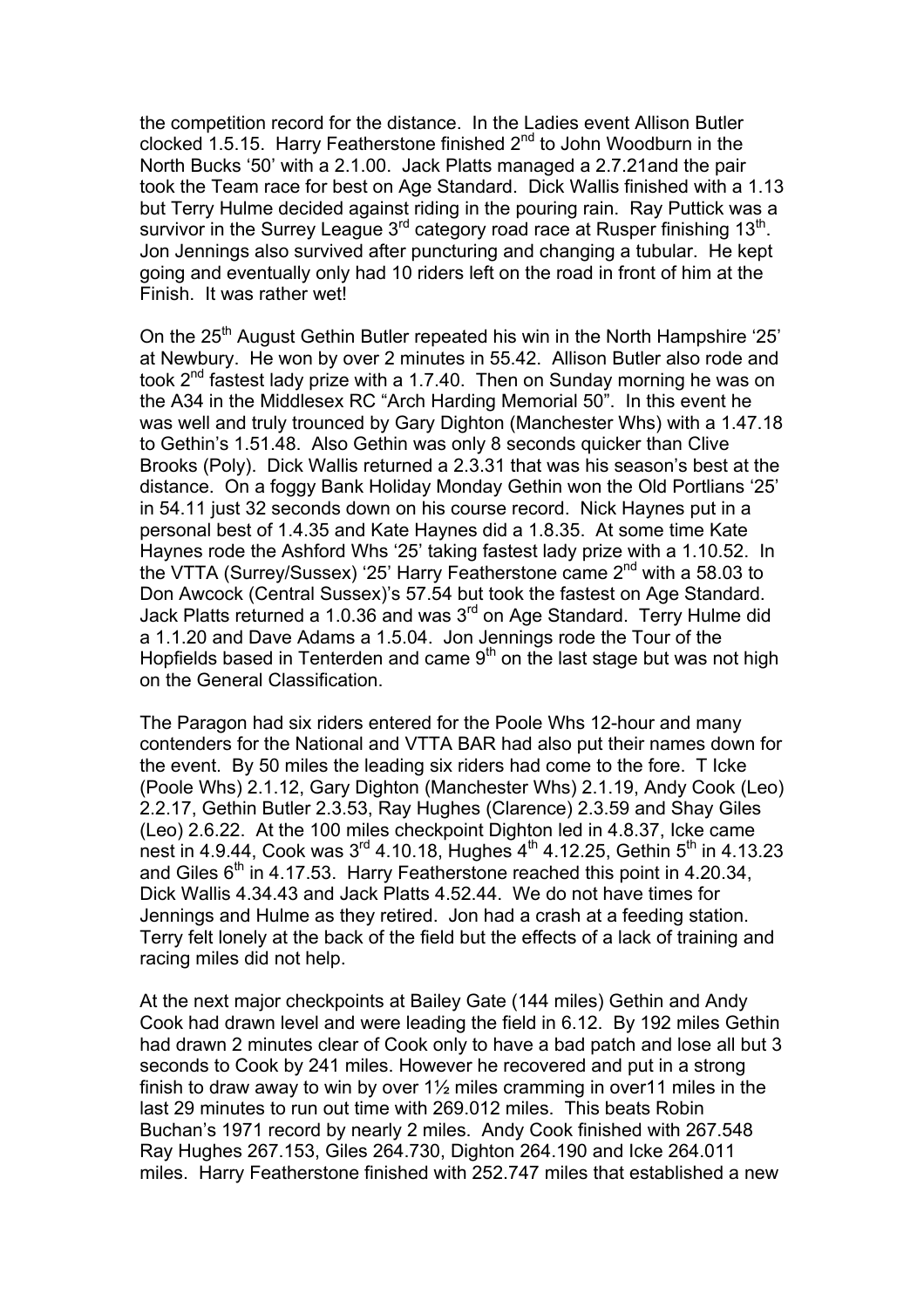VTTA (Surrey/Sussex) Record for a 57 year old. Dick Wallis did 242.027 miles whilst Jack Platts kept going for 223.103 miles. The Paragon won the Team race with 763.786 miles for a new Club Team Record.

Not to be outdone Allison Butler beat the Senior ladies 10 miles record with a 24.46 in the SWLLCA '10' to take  $2^{nd}$  place and  $1^{st}$  on handicap. Kate Haynes clocked 25.57 and the pair took the Team race. In the SWLLCA '50' Allison just failed to beat Kate's 50 record with a 2.12.16 for  $3<sup>rd</sup>$  fastest time.

The September 'Blah' began with three obituaries. The first was for George Ongley who died on  $4<sup>th</sup>$  October after a long illness. George joined the Club in 1927 and was one of a number of brothers who did so. He rode time trials on a solo and on tandem but he really came into his own when Bicycle Polo was introduced in the early 1930s. He quickly raised a team of current and exracing members from the Club and in 1933 the team won the English Championship; a title they held for the next 18 years! George was appointed Captain of the English Cycle Polo Team and as well as being the Paragon Captain was also Polo Secretary for 28 years. He was awarded the John Cater Memorial Book for meritorious service to the sport in 1951 and made a Life Member of the Club in 1954. George was elected President in 1956 and was on the Panel of Trustees from1965-1981. George was a tower of strength in the bicycle Polo world as was elected President of the Bicycle Polo Association.

Les Ingman died of a massive heart at his home in Hounslow. Les started his cycling career with the Apollo CC after the War and in 1952 he was selected to ride the road race at the Helsinki Olympic Games in 1952. He joined the Norwood Paragon in 1953 and was a prolific winner of short distance time trials and hill climbs as well as his road-racing prowess. In 1953 he won our Open '50' and at the end of the year the Catford Hill Climb. In 1954 he won the '50' again and the RTTC National Hill Climb and he repeated this win in 1956. He emigrated to Canada in 1959 where he joined the Canadian Army and became interested in Marathon running and cross-country ski-ing. He represented the Canadian Army in both those disciplines. Les returned to England in 1979 and set up a plumbing business in Winchester before moving to Hounslow. Always a member of the OPA he rejoined the Club in 1988 and maintained a keen interest in all the Club functions. In his memory we promote each year the Les Ingman Memorial road race on one of our hardest circuits as befits the man we commemorate.

Our third loss was Fred Sams. He was found lying in the road and was thought to have hit a pothole or been involved in an accident. Actually he had had a heart attack. He was ever the Clubman. The first record we have of Fred was in the Mayne Cup of 1939 when he did a 1.16.51. In Club events he had improved in 1940 to a 1.9.07 for a '25' and 1.23.46 for a '30'. Then there was a gap until 1947 as military service interrupted his life. Fred was also a good runner and often led the Team in the Cyclists Cross-country events in the winter months. He enjoyed all the facets of Club life. He was never a top class rider but enjoyed the club competition and the camaraderie. Fred enjoyed touring and went off on many tours with Bill Diplo to Wales, the Lakes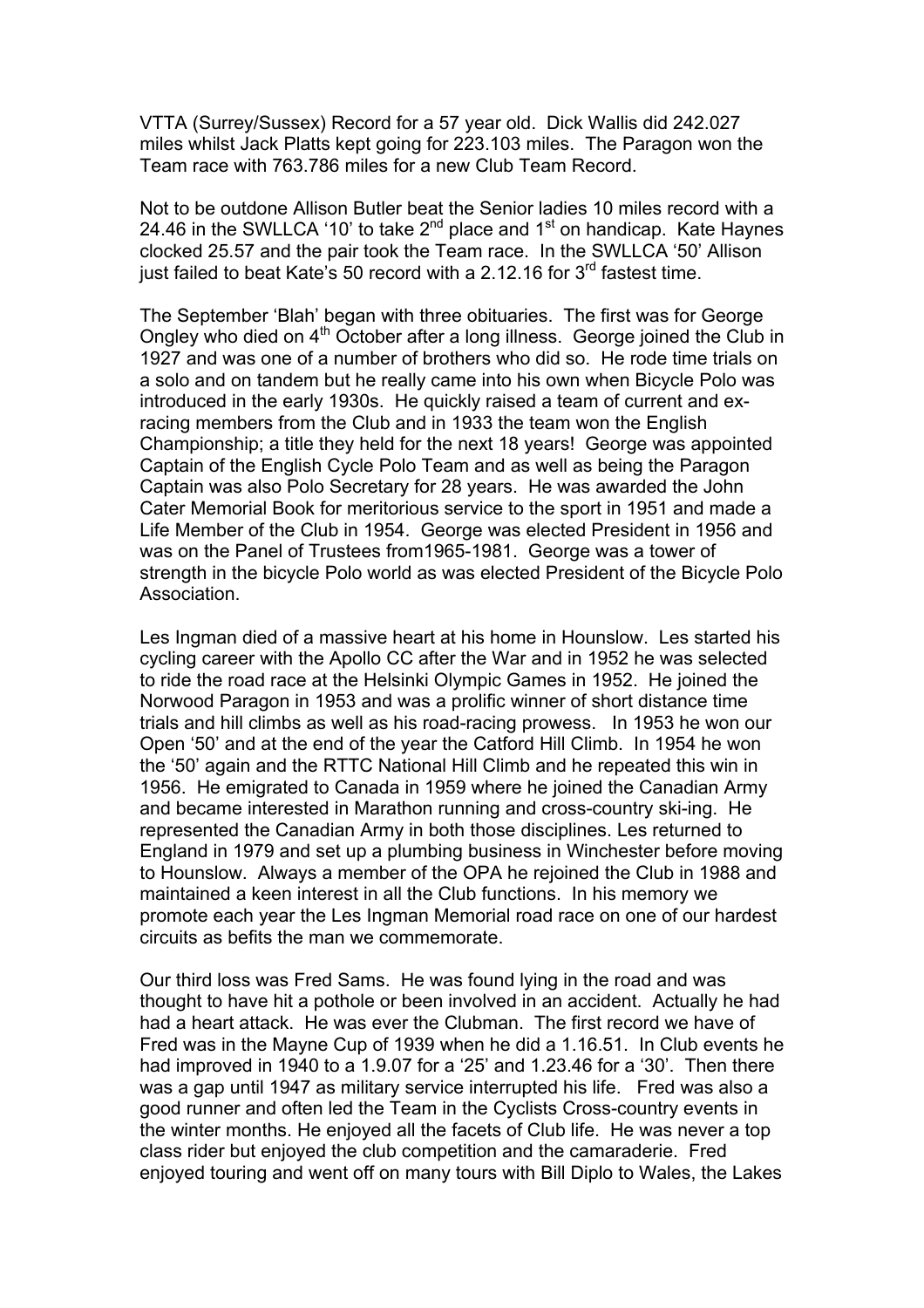and Scotland. After the death of Fred's parents he was 'taken over' by the Diplos and was always to be seen at Club promotions.

Getting back to the racing on the  $8<sup>th</sup>$  September Gethin was getting into a more light-hearted mood after the traumas of the Poole '12'. He rode the Thames Velo Jack & Jill '10' that was in fact 14.1 miles! He and his young lady from Lancashire, Judith Cole, made  $6<sup>th</sup>$  fastest time with 35.28 just a minute down on the fastest team. Tony Garner did a 22.58 in the Bec '10' Dillon Adams 23.24 and Pete Danckwardt 23.34. In the afternoon he came  $6<sup>th</sup>$  in the Crawley Whs '10' in 22.54.

On Sunday he was a little more serious riding and winning the Bognor Regis '25'by over 2 minutes from Tony Goodsell (Central Sussex) in 56.33. Harry Featherstone was 6<sup>th</sup> in 59.55 but also took fastest veteran on Age Standard. Pete Danckwardt made up the winning team with a 1.1.32 but the 1.2.23 of Jack Platts would also have been good enough. Jon Jennings essayed the SCCU '25' after his crash in the Poole '12' but was not too happy with his 1.4.51. Allison Butler took  $1<sup>st</sup>$  lady prize with a 1.7.04.

The Glade '10' was on the 15<sup>th</sup> September and a rare DNS from Gethin Butler who had gone down with tonsillitis. However Allison Butler upheld the Club's name in the Ladies event with a  $7<sup>th</sup>$  place and a 24.44. Ray Runham did a 23.16 in the men's event and Jon Jennings 1 23.35.

Featherstone had a good day for a '50' in the Southampton Whs event on the 16<sup>th</sup> September and finished with his best time of the season of 1.54.35, Jack Platts did a 2.2.04.

On the 23<sup>rd</sup> September Allison Butler took nearly 3 minutes from her Club 25 miles Record with a 1.0.23 in the Redbridge '25. Father Keith was on tenterhooks as he had unwisely said to Allison before the Start, "If you beat the hour I will buy you a disc wheel." There was a £400 bill looming on the horizon! Further afield in the North Midds & Herts '100' Kate Haynes was taking a minute from Allison's 100 miles record with a 4.46.40. harry Jon Jennings went up to the Breckland '12' to get a qualification for the BBAR. This event has only just enough daylight with early starters and late finishers requiring lights. Heavy showers chilled the riders in the afternoon but Jon stuck it out justifying a small handicap allowance to come 3<sup>rd</sup> with 244.158 miles. In the VTTA (London) '25' for the over 50s Harry Featherstone took 2<sup>nd</sup> place on scratch and on Age Standard with a 1.0.41. Jack Platts was  $5<sup>th</sup>$  on scratch and  $3<sup>rd</sup>$  on Age Standard with 1.1.17. Gethin Butler came  $2<sup>nd</sup>$  in the Nelson Whs '50' with a 1.59.56 not having fully recovered from his throat problems.

Tony Garner posted another personal best in the Southend & County '10 with a 22.30 for  $17<sup>th</sup>$  place. Dick Wallis returned a 2.4.31 in the Viking '50'. Both events were run off in horrible conditions with large numbers of non-starters and non-finishers so more credit to these two men. Jon Jennings and Allison Butler went over to the "Duo Normand" at Marigny and came  $2<sup>nd</sup>$  in the Tandem section only 4 seconds down on the winners.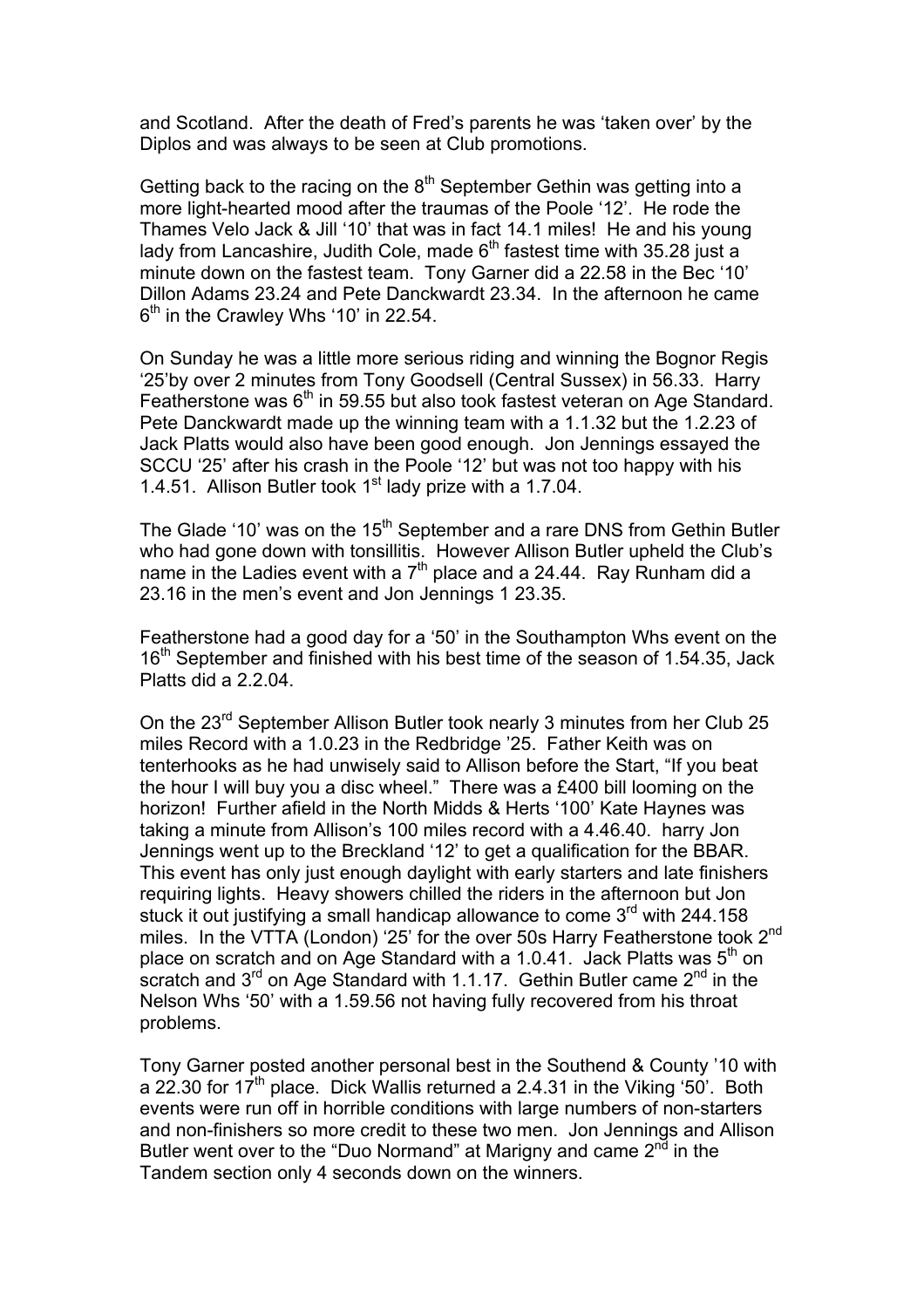Harry Featherstone made a last minute effort to improve his average speed for the VTTA BAR in the Epsom '25'. Unfortunately a cool blustery morning slowed time considerably and he had to be content with a 59.45 but it did win the fastest on Age Standard award. Dave Adams returned a 1.4.14 but Diullon desisted before the Finish. Gethin Butler finished 3rd in the West Pennine '10' with a 23.14. Tony Garner came  $7<sup>th</sup>$  in the Surrey League  $3<sup>rd</sup>$ category race.

On the  $13<sup>th</sup>$  October Gethin Butler won the Club Hill Climb on his hackbike with 'steels' mudguards and saddlebag! He did 4.05 to Josh Ansell's 4.57 and Nigel Everett in 3rd place with 5.17. Tony Garner finished off his season on a high note with a personal best of 56.18 in the Essex Roads '25'.

Andy Murray was 1<sup>st</sup> veteran in the Reddhill cyclo-cross held at the Nower Dorking.

A new departure for the Paragon was Roller Racing. Under the tutorship of Jon Jennings Club night has a new sound. Our first 'match' against the Surrey RCC was a 'no go' as they could not field a team but the lads and lassies had some much-needed practice. The second match against the Bec was an eye opener, as the Bec knows how these things should be done. We were thrashed with Gethin Butler the only Paragon to win a race. The Paragon riders are, however, fast learners and in the third match against the Rodney we handed out the thrashing. Dave Woods has an excellent turn of speed and new member Chris Kennard is no slouch either.

The Inter-Club Map Reading on the 28<sup>th</sup> October proved to be a handsome victory in all departments for the Paragon. Gethin Butler romped round in 47.30 to win by a mere 11 minutes from David Giles (Century) 58.48. In 3rd place was Ian Murray 1.1.43,  $4<sup>th</sup>$  Bob Patton 1.2.38 and  $5<sup>th</sup>$  place Graham O'Sullivan 1.5.13 and that gave us the Team win. Allison Butler was  $1<sup>st</sup>$  Lady in 1.8.15 and the only prize we did not win was fastest veteran that went to Dan Burgess (Century). What happened to Keith Butler – he was  $13<sup>th</sup>$  in 1.15.46? Keith fell foul of the "too clevers". At that time the maps we used for the contest were black and white copies of the relevant Ordnance Survey sheet and, if crumpled or damp, could be difficult to read. The answer for the keen map-reader was to transfer the circles indicating the checkpoints from the black and white to the normal coloured sheet. Simple! Keith did just that only the map that Vin Callanan used and the brand new on that Keith had were not quite the same. The 'm' in "dismtd rly" was to the east of Southwater on Vin's map and to the west on Keith's. How the mighty have fallen!

In the Grand prix of London Roller Championship organised by the Bec CC Jon Jennings was 3<sup>rd</sup> in the senior men's competition and Allison Butler won the Ladies competition.

In Club Competition Gethin Butler took the Newman-Godward Cup for the Open Time Trial Championship and the Massed-Start Championship; Dillon Adams won the Track Championship; Allison Butler won the Ladies BAR and